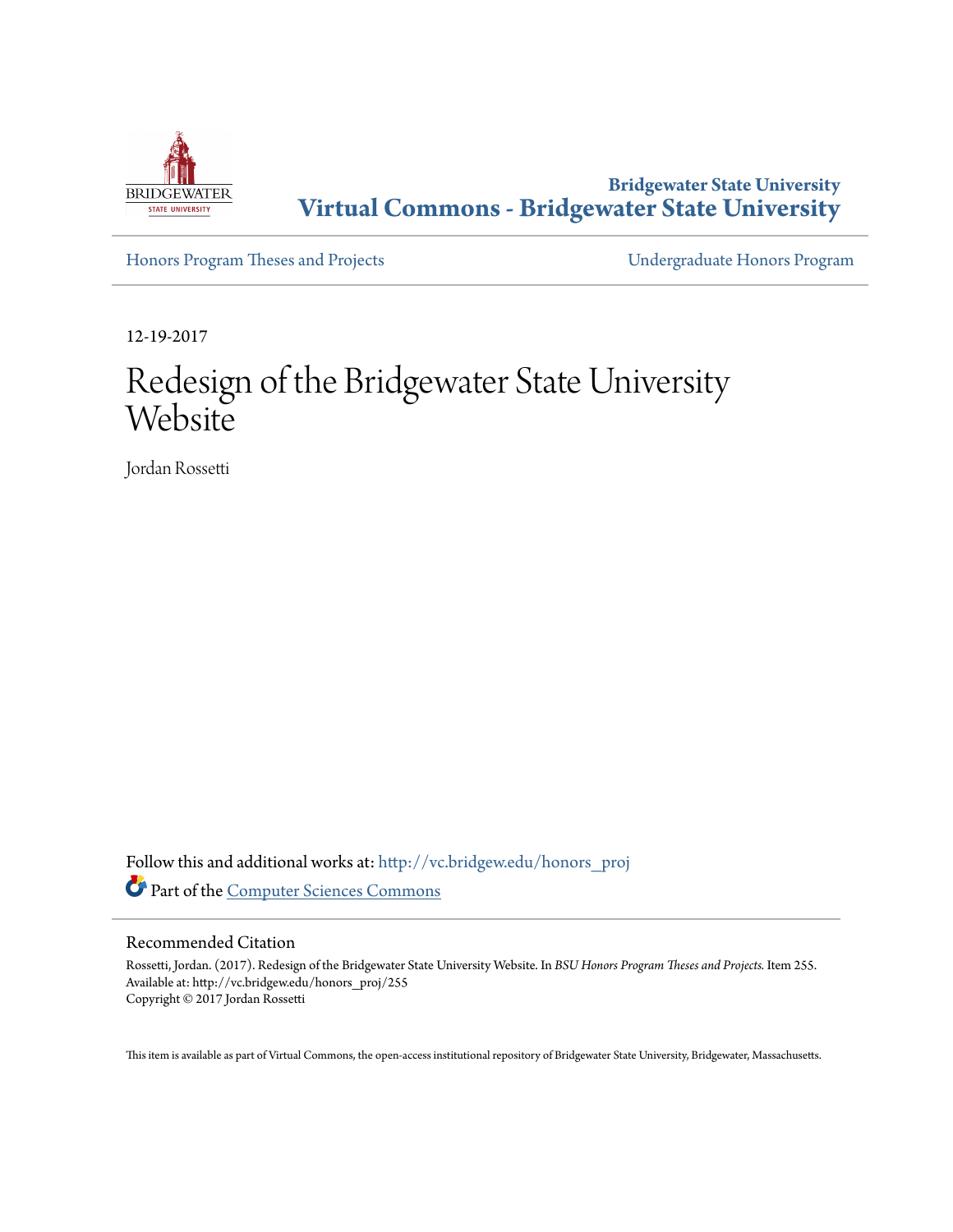Redesign of the Bridgewater State University Website

Jordan Rossetti

Submitted in Partial Completion of the Requirements for Commonwealth Honors in Computer Science

Bridgewater State University

December 19, 2017

Dr. Seikyung Jung, Thesis Director Dr. Enping Li, Committee Member Dr. Laura Gross, Committee Member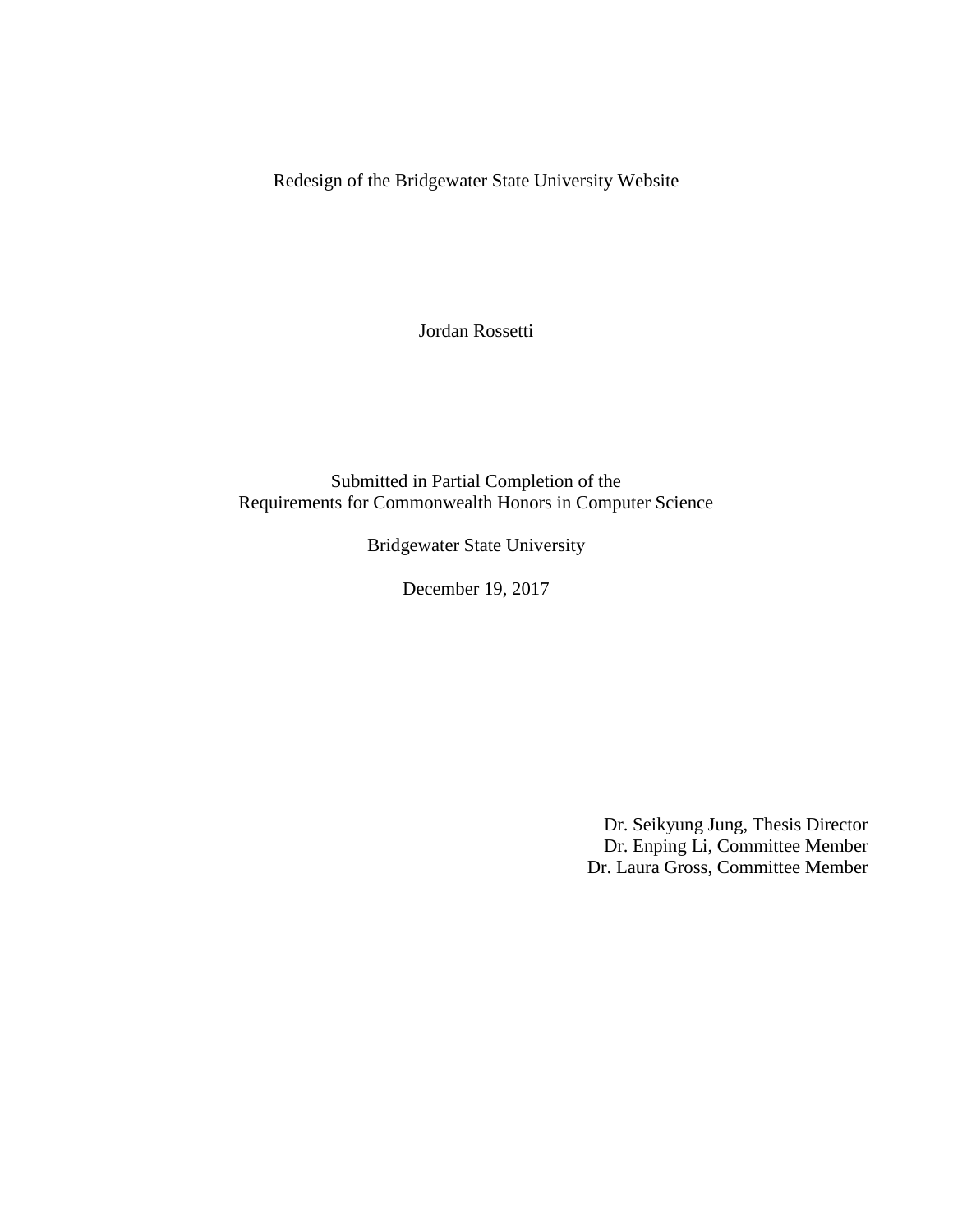## **Table of Contents**

| 1              |                          |  |  |  |  |
|----------------|--------------------------|--|--|--|--|
| $\overline{2}$ |                          |  |  |  |  |
| 3              | 3.1<br>3.2<br>3.3        |  |  |  |  |
|                | 4.1<br>4.2<br>4.3        |  |  |  |  |
| $5^{\circ}$    | 5.1<br>5.2<br>5.3<br>5.4 |  |  |  |  |
| 6              | 6.1<br>6.2<br>6.3        |  |  |  |  |
| $\overline{7}$ | 7.1<br>7.2               |  |  |  |  |
| 8              | 8.1<br>8.2<br>8.3        |  |  |  |  |
| 9              |                          |  |  |  |  |
|                | 10                       |  |  |  |  |
|                | 11                       |  |  |  |  |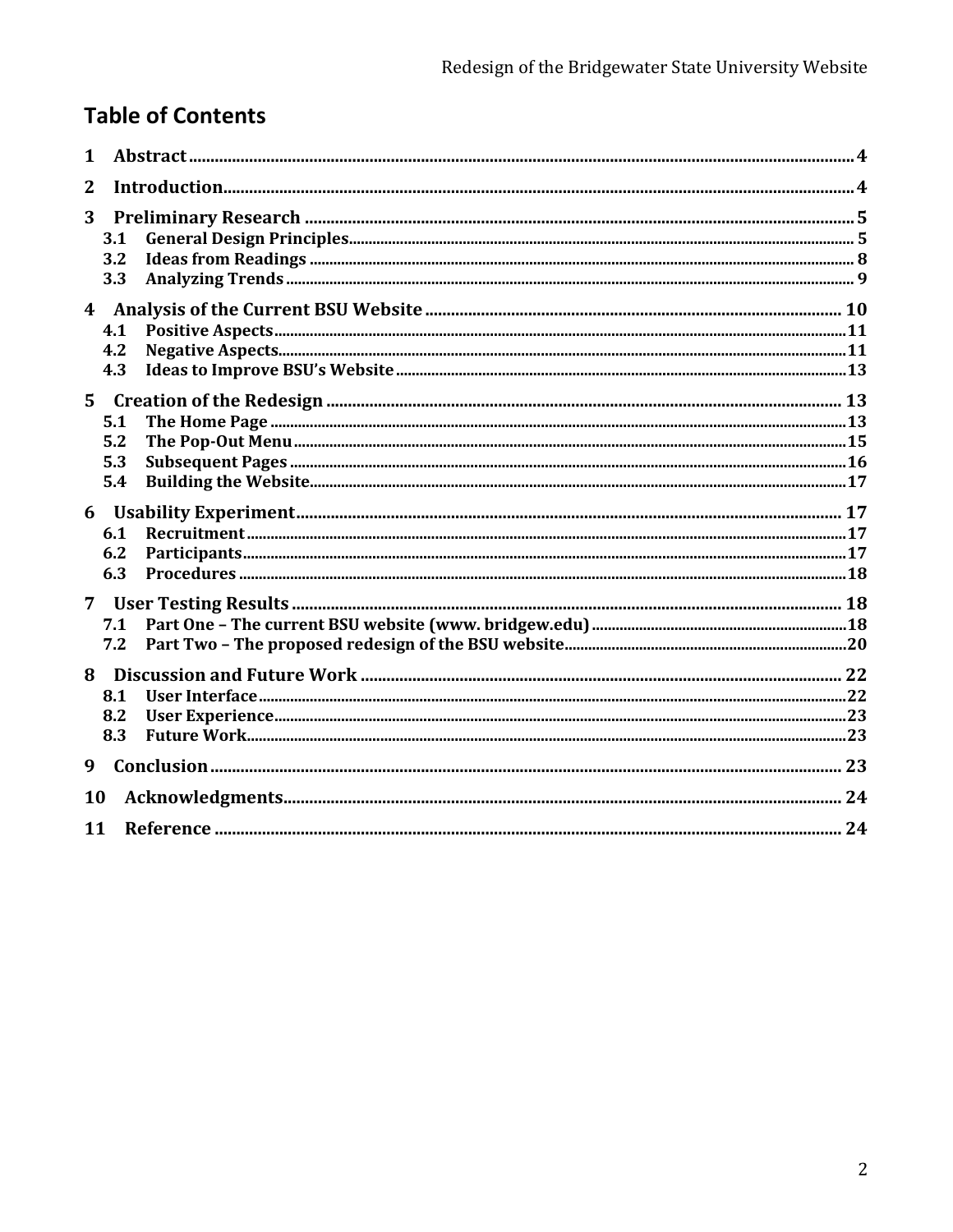| Figure 3.2 Example of current BSU website subpage: Commuter Life (as of March 28, 2017) 8          |  |
|----------------------------------------------------------------------------------------------------|--|
|                                                                                                    |  |
|                                                                                                    |  |
| Figure 5.1 Redesigned home page: wireframe (left) vs. finished product (right)  14                 |  |
| Figure 5.2 Redesigned subpages: wireframe (left) vs. examples of finished products (right) 15      |  |
| Figure 5.3 Redesigned navigation (pop-out menu): wireframe (left) vs. finished product (right). 16 |  |
|                                                                                                    |  |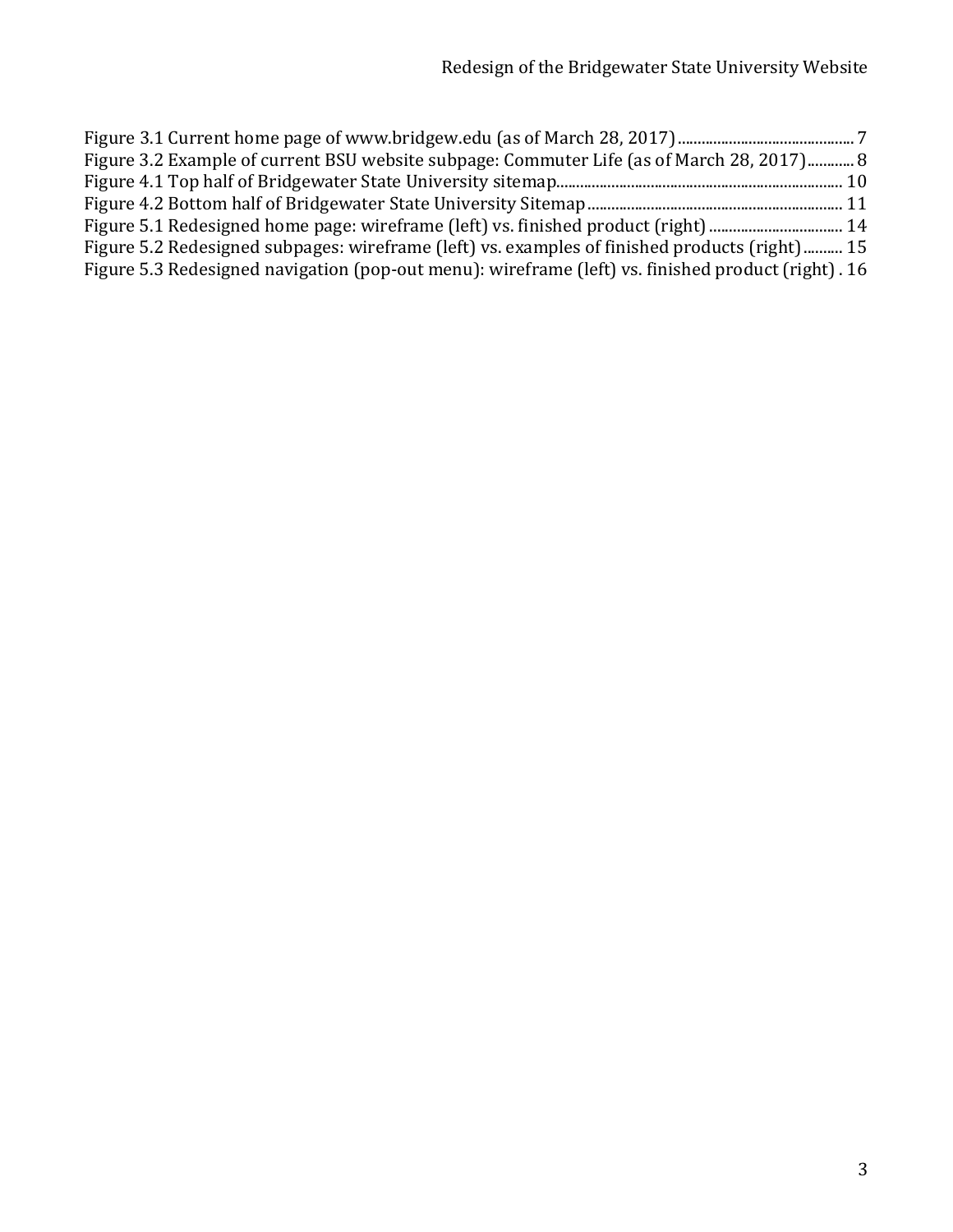## **1 Abstract**

In this thesis, I studied human-computer interaction (HCI), analyzed the usability of the Bridgewater State University website, and redesigned it guided by HCI principles and user experiments. A goal of the project is to apply suggestions from HCI research to the usability analysis of an existing website. I redesigned the website based on this analysis and by conducting user experiments compare the redesign against the existing BSU website. With this project, I redesigned a website that demonstrably improves users' success at information seeking and navigation while reducing frustration and hassle compared to the current Bridgewater State University (BSU) website. This project is available online at [https://github.com/jordanrossetti/BSU\\_redesign.](https://github.com/jordanrossetti/BSU_redesign)

## **2 Introduction**

HCI is a key factor to consider when building any website. HCI is the study, planning, and design of what happens when a user and a computer work together; its main goals are to determine how people use technology, develop techniques that create suitable systems, and to achieve efficient and effective user interaction (Danino, 2001). Danino (2001) states that in HCI, a "computer" refers to almost any technology; since the topic here is website design, the website itself can be considered "the computer." The author also notes the importance of HCI in website development, since a large portion of website code is in the interface that visitors encounter. Thus, our redesign aims to enable users to perform any task on the website easily without encountering difficulties such as poor search, small fonts, and so on.

User interface design (UI) and user experience design (UX) are both similar to HCI, but are not exactly the same. In this case, UI refers to the look and feel and presentation of the website, whereas UX refers to improving customer satisfaction by making the website easier to use (Lamprecht, 2016). Moreno (2014) explains, "something that looks great but is difficult to use is exemplary of great UI and poor UX, while something very usable that looks terrible is exemplary of great UX and poor UI." Bringing both of these roles together will be key in redesigning the BSU website.

Another goal for this project is to incorporate responsive design; this will make the website easily usable on desktops, smart phones, and tablets. Also, many people expect web pages to load as quickly on their smart phone as they do on a desktop or laptop computer. Nearly 60% of mobile users surveyed would expect a web page to load in three seconds or less; 74% say that they would leave a page if it took more than five seconds to load (Everts, 2013).

I conducted user studies with 17 participants. The main goal was to receive useful feedback regarding the redesign, so that it could be adjusted according to the students' needs and wants.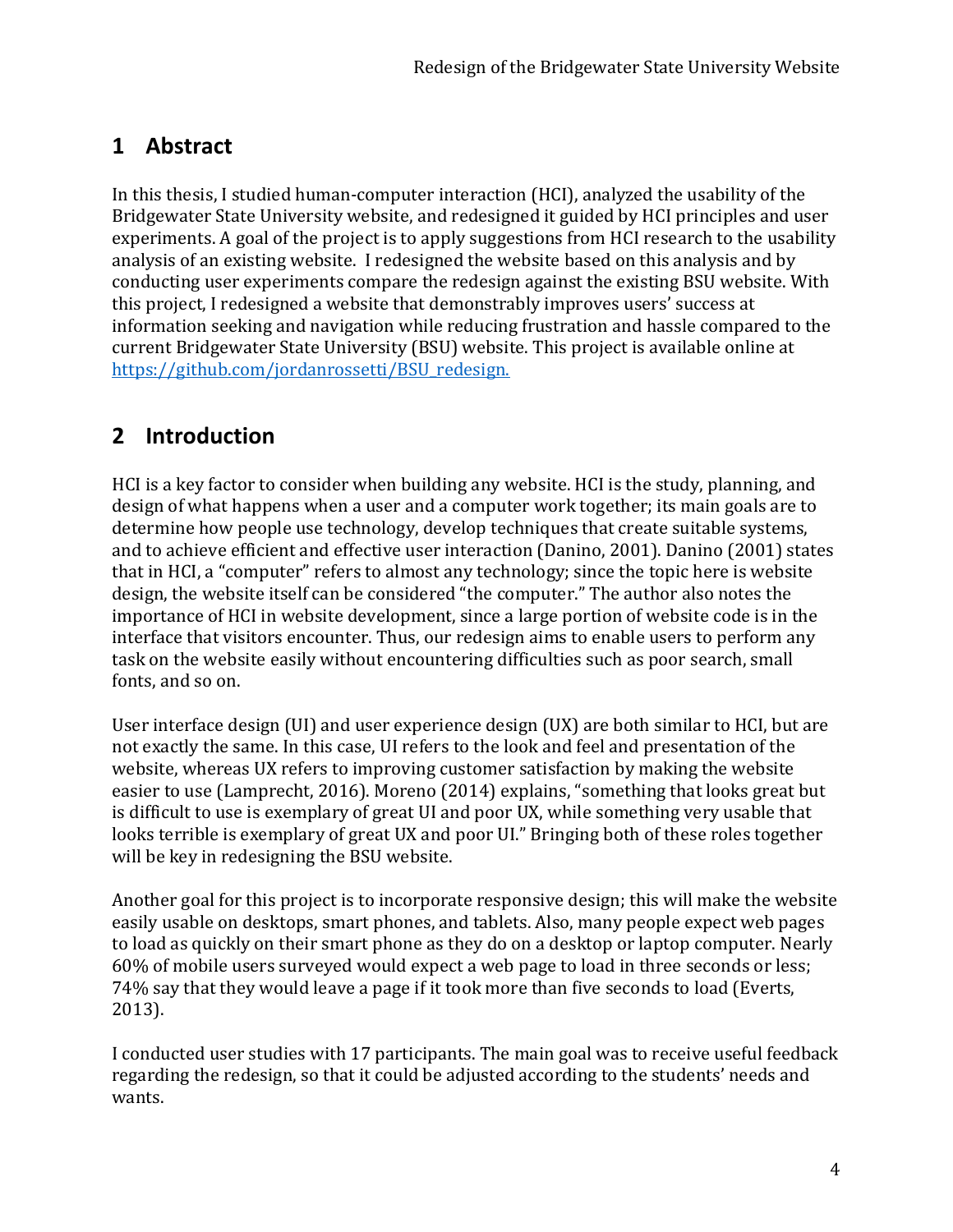## **3 Preliminary Research**

I conducted research on HCI, UI, and UX by reading online articles as well as two textbooks; *Don't Make Me Think* (2014) by Steve Krug, and *Designing with the Mind in Mind* (2010) by Jeff Johnson. I also analyzed various university websites including Johns Hopkins University, which won a Webby award for "People's Choice School/University" (2016). I also considered other websites such as Facebook and Twitter. I analyzed the BSU website to improve based upon the reading and researching.

#### **3.1 General Design Principles**

Don't Make Me Think (2014) provided most of the information I needed before analyzing trends in other websites. Krug's definition of usability is that

*"a person of average ability and experience can figure out how to use the thing to accomplish something without it being more trouble than it's worth."*

Concerning navigation, Krug says,

*"…another needless source of question marks over people's heads is links and buttons that aren't obviously clickable. As a user, I should never have to devote a millisecond of thought to whether things are clickable – or not. The fact that the people who built the site didn't care enough to make things obvious – and easy – can erode our confidence in the site and the organization behind it."*

So, buttons and other links on a website should be made clearly visible and should all look very similar so users do not become confused; this will help make their experience faster and easier.

Krug notes a short list of main things users should not have to think hard about, these being:

*Where am I? Where should I begin? Where did they put \_\_\_? What are the most important things on this page? Why did they call it that? Is that an ad or part of the site?*

So, everything on a page should be clear and organized. Currently, even as a student who has been at this school for about three years, even I have trouble finding what I need sometimes.

#### Krug also states,

*"Using a site that doesn't make us think about unimportant things feels effortless, whereas puzzling over things that don't matter to us tends to sap our energy and enthusiasm – and time."*

A website should not be a dull, boring experience to the user, but should not also cause sensory overload. It is important to find a good balance in order to organize all of the information in a clean yet interesting manner.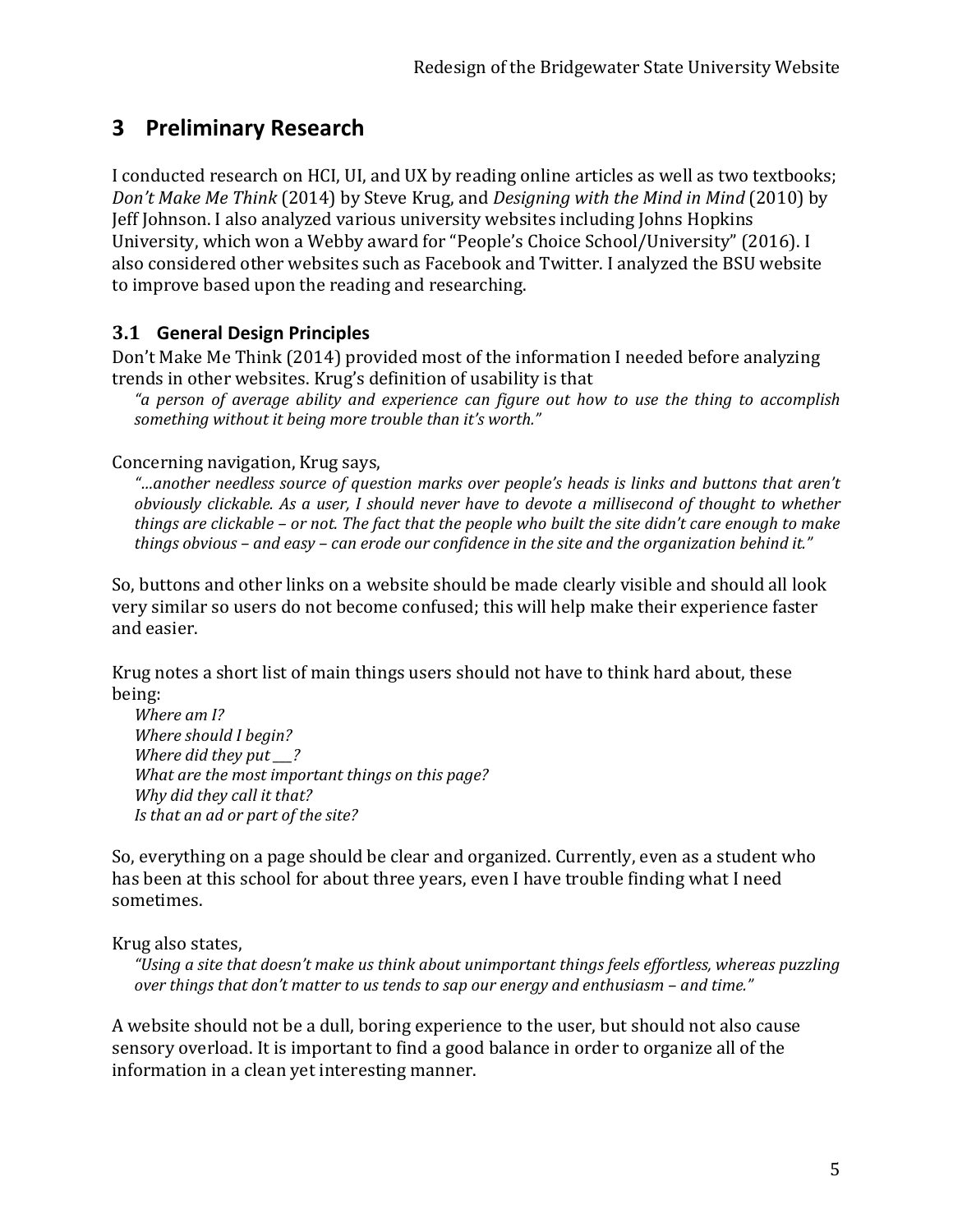Creating an interesting design while not going too overboard is mentioned, as well. *"Web conventions make life easier for users… Designers are often reluctant to take advantage of them. If you're going to innovate, you have to understand the value of what you're replacing… The rule of thumb is that you can – and should – be as creative and innovative as you want, and add as much aesthetic appeal as you can, as long as you make sure it's still usable."* 

It is definitely easy for me to get carried away with a bunch of ideas in my head that would make the website "prettier". However, as Krug notes, it is also to consider conventions – meaning, keeping the same "look and feel" that college websites usually have, to an extent. Design conventions do change over the years and it is important to make sure the look of the website isn't outdated. The Johns Hopkins website is not necessarily conventional, but what their designer has innovated is still simple to follow: scroll down for a continuous flow of information about the school, with navigation on the side. It will be important for the project to keep in mind this idea; if we're changing it so much that it doesn't look as "standard" as it does now, we need to make sure it doesn't throw users off completely, as if they've gone to the wrong website.

#### A visual hierarchy is highly important to consider; as Krug states,

*"Each page should have a clear visual hierarchy… The more important something is, the more prominent it is… Things that are related logically are related visually… Things are "nested" visually to show what's part of what… A good visual hierarchy saves us work by preprocessing the page for us, organizing and prioritizing its contents in a way that we can grasp almost instantly."*

Information should be organized accordingly on each page; as of right now, the current website has information all over the place, and it can be hard to decipher what is the most "important" place to start on each page. The multiple stylings of links are a good example.

#### Krug discusses the idea of information being easier on the eyes further:

*"Eye-tracking studies of Web page scanning suggest that users decide very quickly in their initial glances which parts of the page are likely to have useful information and then rarely look at the other parts – almost as though they weren't there. …Since a large part of what people are doing on the Web is looking for the next thing to click, it's important to make it easy to tell what's clickable."*

The same principle applies here as I discussed earlier. More organized, more noticeable links should be better for users than what the BSU website currently has going on.

The idea of navigation constantly pops up throughout the book.

*"Navigation has some… easily overlooked functions: it tells us what's here… it tells us how to use the site… it gives us confidence in the people who built it… Clear, well-thought-out navigation is one of the best opportunities a site has to create a good impression."* 

This helps solidify that navigation is one of the most crucial parts of a website. Krug describes conventions with diagrams, which I will also reference and take into consideration for the project. This includes taking persistent/global navigation into consideration.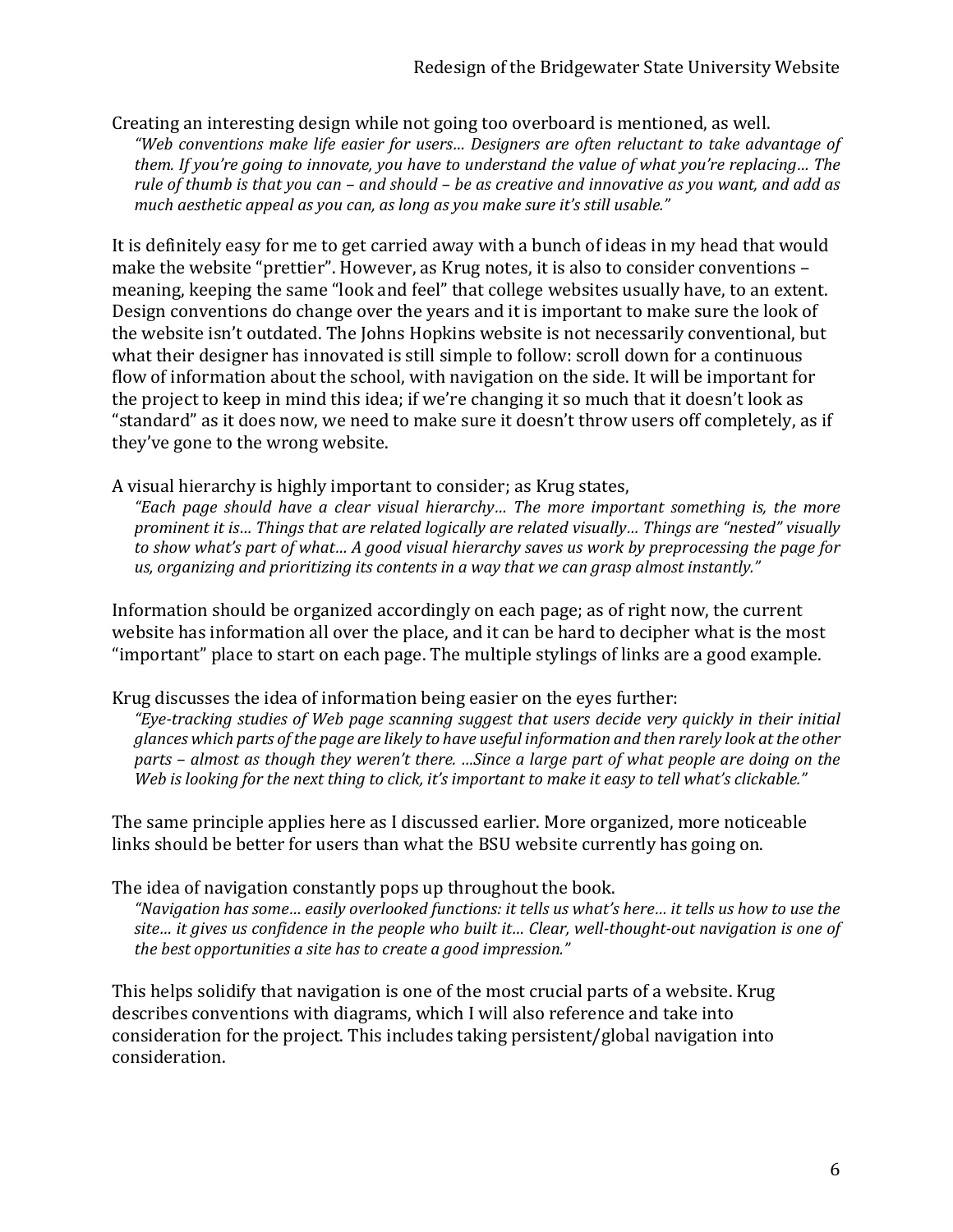#### Redesign of the Bridgewater State University Website



Figure 3.1 Current home page of www.bridgew.edu (as of March 28, 2017)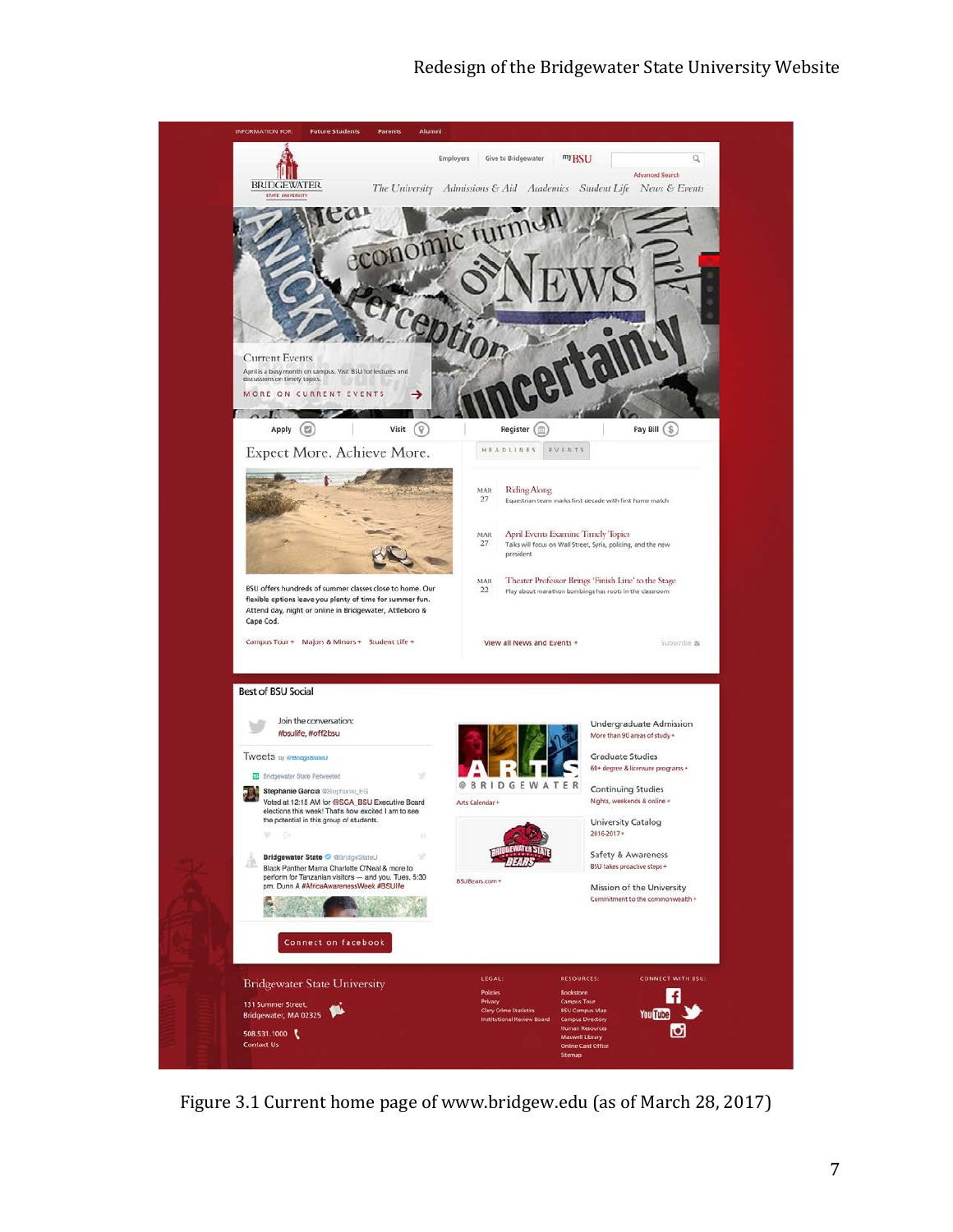### **3.2 Ideas from Readings**

Just by looking at BSU's home page (Figure 3.1 and Figure 3.2), there are many links that begin the journey through the website. Some that are grouped together are uniform, while others do not look similar at all: for example, the fixed links on the top banner look like clickable buttons, whereas equally if not more important links at the very top of the webpage ("The University", "Admissions and Aid", etc.) are not fixed and do not really look like links at first. These could be improved, perhaps as a side navigation menu, and more pronounced to users. The same idea goes for all of the other disorganized links on the page.



Figure 3.2 Example of current BSU website subpage: Commuter Life (as of March 28, 2017)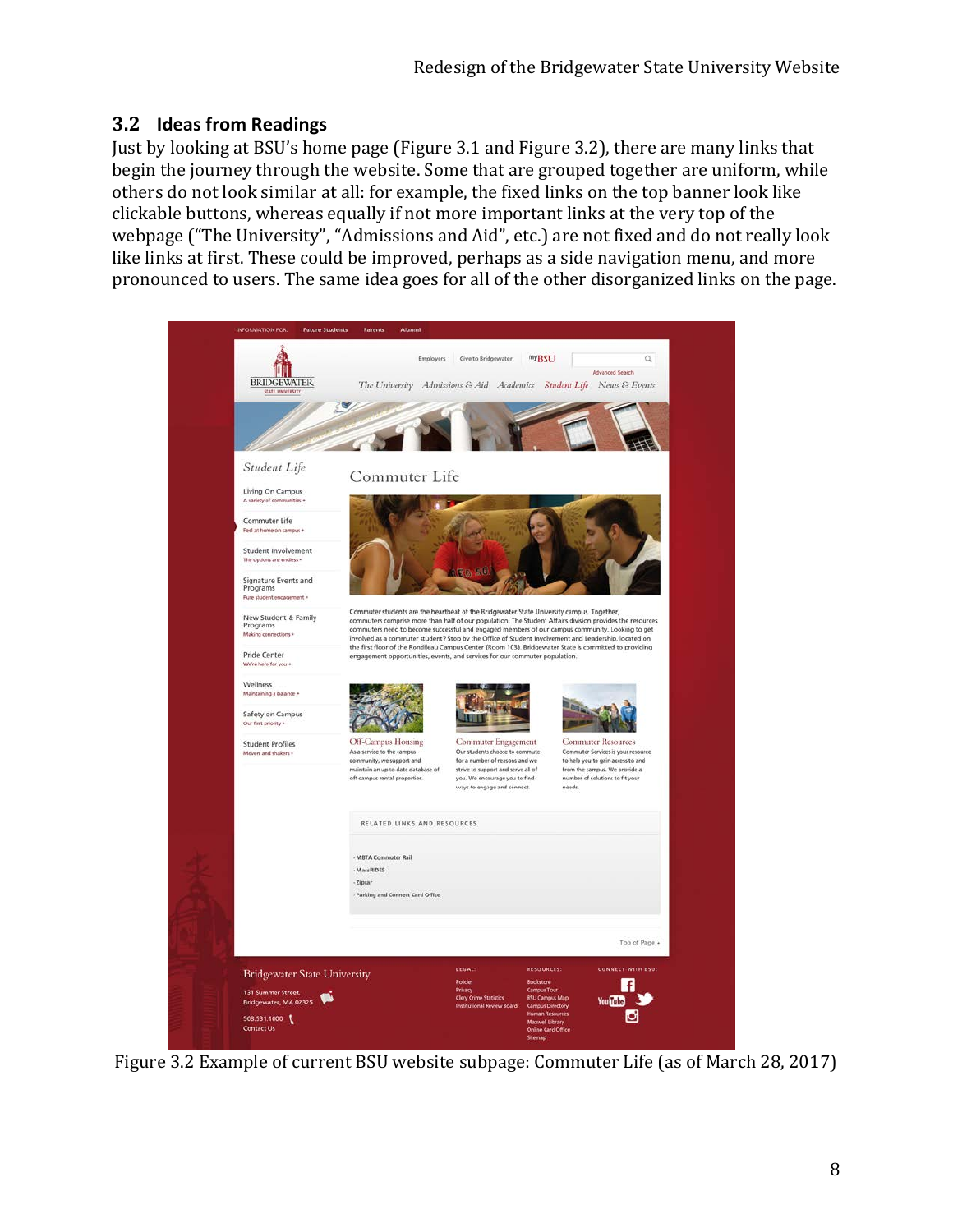The portal to links like email and Blackboard are hugely important – yet there is no clear direct link on the home page. The "myBSU" link is another annoying step for students and employees to login and loads a boring page. I would absolutely create links for important things right there on the home page. Another thing that frustrates me as a student is going through endless pages just to check my email.

I explored the Webby awards for 2016, which, according to the website, is *"an award for excellence on the Internet presented annually by The International Academy of Digital Arts and Sciences."*

The People's Voice award for Best School/University Website went to Johns Hopkins University [\(www.jhu.edu](http://www.jdu.edu/) ), so I explored their website. It is fun, detailed, and engaging, but still easy to navigate (by sidebar navigation). Scrolling down makes important pieces of information for students and prospective students appear, and it feels more like an interactive slideshow than a website. This could be a way to approach the redesign.

## **3.3 Analyzing Trends**

I looked at various websites in order to pick out elements that are considered "good" for UI and UX based on the readings. The most notable university website I focused on was that of Johns Hopkins University. Notable aspects to put into practice include:

- Pop-out navigation bar for website navigation
- Memorable look; the home page tells a story of the university to give prospective students and parents a look at the highlights of the school
- The videos at the very top of the home page are captivating and keep users interested
- Menu button stays at the top right corner of the page, but isn't obnoxious or blocking content
- Important links are shown in order to reduce clutter (in contrast to BSU's website, which contains many differently styled links all over the place)
- Subpages have similar navigation as menu and show the user where they are in the website; this also provides easier navigation among subpages

I also looked at two local schools with similar color schemes, which I thought could help me envision a redesigned BSU website as I analyzed how they work. One of these schools was Worcester Polytechnic Institute [\(www.wpi.edu](http://www.wpi.edu/) ):

- Floating navigation bar at the top stays as you scroll down the page for easy access to the menu
- Large image with caption at the top of the home page draws users in
- Home page "tells a story" and gives facts, figures, and other important information

The other school website I looked at was Harvard University [\(www.harvard.edu](http://www.harvard.edu/) ):

- Floating navigation at the top stays as the user scrolls down
- Scrolling down the home page, there are various color blocks associated with different categories of information to help users differentiate where they are on the page (Events, Twitter, News, etc.)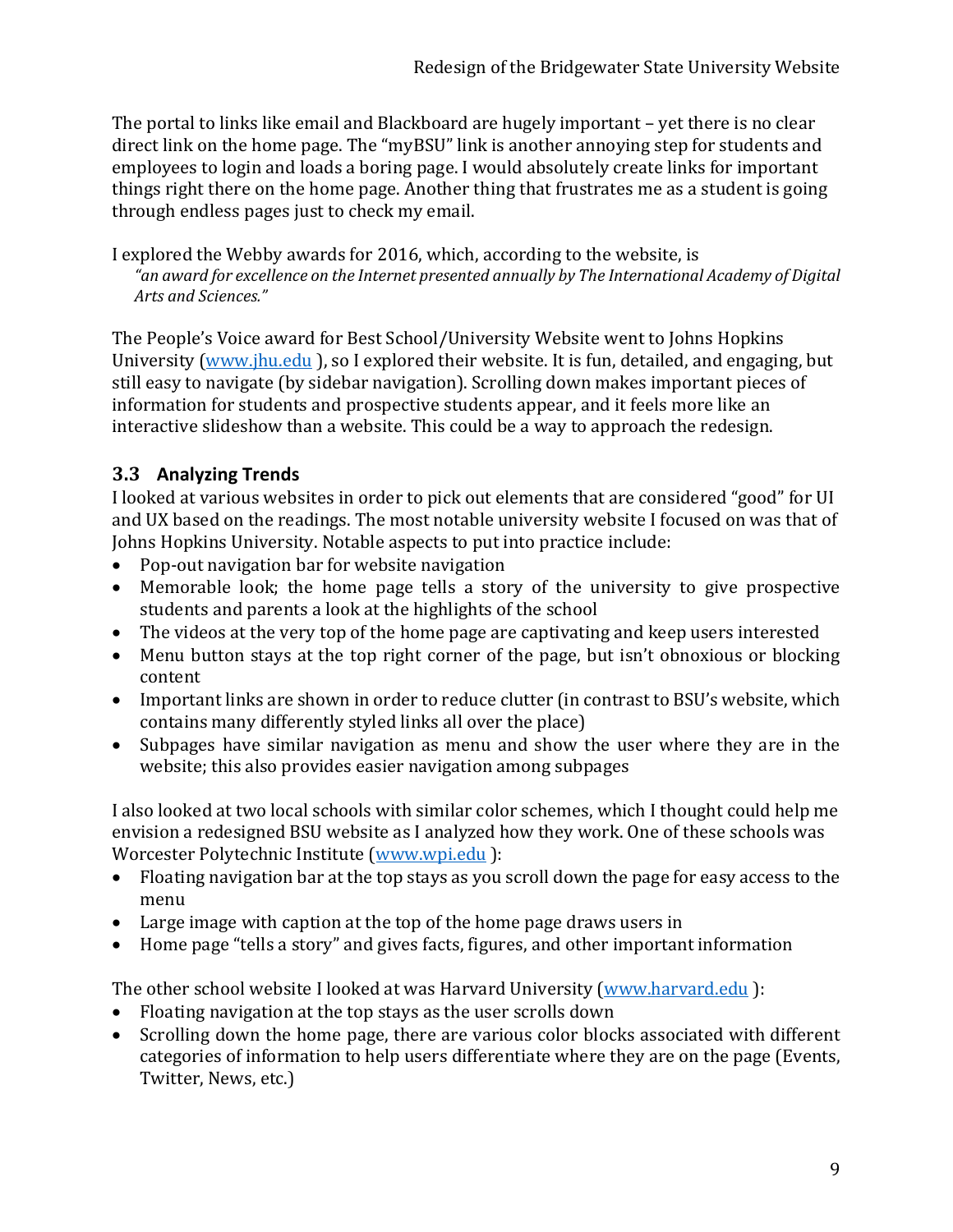Popular social media websites that frequently update their UI are a good resource to consider as well. Navigation isn't identical between all of them, but they generally have the theme of links staying consistent and clean throughout their website. On Facebook [\(www.facebook.com](http://www.facebook.com/) ), the navigation bar stays at the top, and the left sidebar is consistent for even further navigation. Twitter [\(www.twitter.com\)](http://www.twitter.com/) also has a consistent navigation bar at the top, as does [www.tumblr.com](http://www.tumblr.com/) an[d www.linkedin.com.](http://www.linkedin.com/) In summary, having the most important links being consistent and always accessible is a way to provide navigation.

## **4 Analysis of the Current BSU Website**

After the preliminary research, I looked through nearly every page on the BSU ( [www.bridgew.edu\)](http://www.bridgew.edu/) domain to understand what exactly can and should be fixed. I took notes of positive aspects that achieve a clean, up-to-date website in terms of UI and UX, as well as negative aspects that take away from these goals. Figure 4.1 and Figure 4.2 display the sitemap that I traversed.

Figure 4.1 Top half of Bridgewater State University sitemap

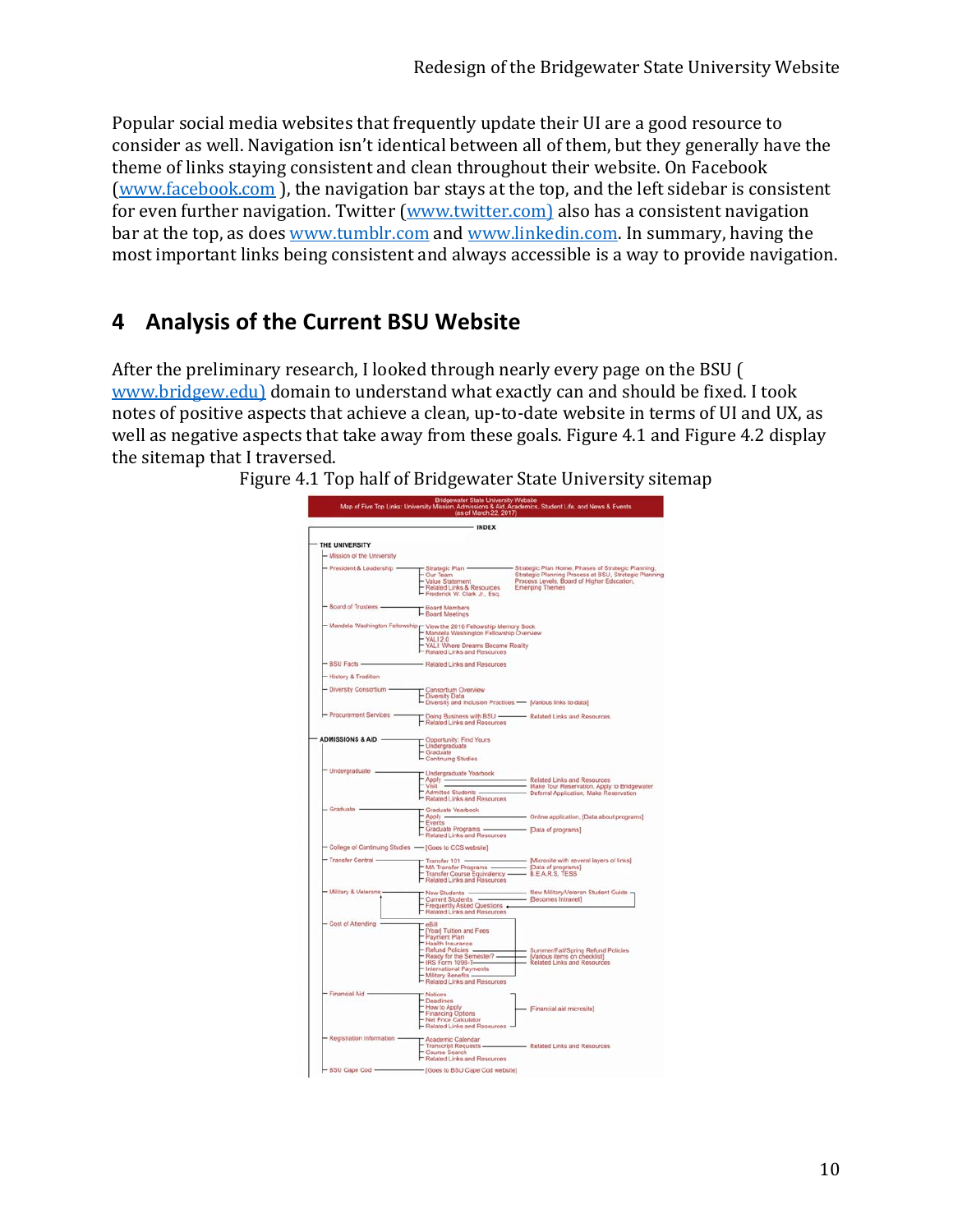| STUDENT LIFE -                | - You Decide                                                            |                                                                                                                                         |  |  |
|-------------------------------|-------------------------------------------------------------------------|-----------------------------------------------------------------------------------------------------------------------------------------|--|--|
|                               | - BSULife                                                               |                                                                                                                                         |  |  |
|                               | - Living on Campus                                                      |                                                                                                                                         |  |  |
|                               | - Athletics & Recreation                                                |                                                                                                                                         |  |  |
| - Living on Campus -          | $F$ FYRE                                                                |                                                                                                                                         |  |  |
|                               |                                                                         |                                                                                                                                         |  |  |
|                               |                                                                         |                                                                                                                                         |  |  |
|                               | - Related Links and Resources                                           |                                                                                                                                         |  |  |
| Commuter Life -               | Off-Campus Housing                                                      |                                                                                                                                         |  |  |
|                               | - Commuter Engagement                                                   |                                                                                                                                         |  |  |
|                               | - Commuter Resources                                                    |                                                                                                                                         |  |  |
|                               | - Related Links and Resources                                           |                                                                                                                                         |  |  |
| - Student Involvement-        | - Leadership                                                            |                                                                                                                                         |  |  |
|                               | - Clubs and Organizations - [External link]                             |                                                                                                                                         |  |  |
|                               |                                                                         |                                                                                                                                         |  |  |
|                               | - Student Media<br>- Community Service                                  |                                                                                                                                         |  |  |
|                               | - Commuter Life —————                                                   |                                                                                                                                         |  |  |
|                               | - Related Links and Resources                                           |                                                                                                                                         |  |  |
|                               |                                                                         |                                                                                                                                         |  |  |
| Signature Events & Programs - | - Weeks of Welcome                                                      |                                                                                                                                         |  |  |
|                               | - Homecoming/Family Day - [External link]<br>- Career Fairs             |                                                                                                                                         |  |  |
|                               |                                                                         | - Career Fairs<br>- Campus MovieFest ———————— [Various links to past trips/events]                                                      |  |  |
|                               |                                                                         |                                                                                                                                         |  |  |
|                               | - SpringFest                                                            |                                                                                                                                         |  |  |
|                               |                                                                         | - New Student/Family Programs<br>- Connecting Families  - Communication, Engagement<br>Connecting Families  - Communication, Engagement |  |  |
|                               |                                                                         |                                                                                                                                         |  |  |
|                               | - Engaging Students                                                     |                                                                                                                                         |  |  |
|                               | - Calendar                                                              |                                                                                                                                         |  |  |
|                               |                                                                         | - Calendar<br>- Resources ——————————— Glossary of Terms, Planning Visit, Info Videos                                                    |  |  |
|                               | -Related Links and Resources                                            |                                                                                                                                         |  |  |
| Pride Center -                |                                                                         | Programs and Events —————— Monthly Programs, LGBT History Month,                                                                        |  |  |
|                               |                                                                         |                                                                                                                                         |  |  |
|                               |                                                                         |                                                                                                                                         |  |  |
|                               |                                                                         | <b>Faculty and Staff Support</b>                                                                                                        |  |  |
|                               | - Transgender Resources                                                 |                                                                                                                                         |  |  |
| - Wellness -                  | Health Services                                                         |                                                                                                                                         |  |  |
|                               | - Counseling Center                                                     |                                                                                                                                         |  |  |
|                               |                                                                         |                                                                                                                                         |  |  |
|                               | - Outreach<br>- Recreational Sports                                     |                                                                                                                                         |  |  |
|                               | -BSU Care Team                                                          |                                                                                                                                         |  |  |
| - Safety on Campus -          | - Police Department                                                     |                                                                                                                                         |  |  |
|                               | - Crime Prevention & Community Outreach                                 |                                                                                                                                         |  |  |
|                               | - Campus Crime Report                                                   |                                                                                                                                         |  |  |
|                               |                                                                         |                                                                                                                                         |  |  |
| <b>Student Profiles -</b>     | - Escarolyn Garcia                                                      |                                                                                                                                         |  |  |
|                               | - Alison l'Heureux                                                      |                                                                                                                                         |  |  |
|                               | - Jean-Kesner Mervius                                                   |                                                                                                                                         |  |  |
|                               |                                                                         |                                                                                                                                         |  |  |
| <b>NEWS &amp; EVENTS -</b>    | - [Various news/events postings throughout page that update frequently] |                                                                                                                                         |  |  |
|                               |                                                                         |                                                                                                                                         |  |  |

Figure 4.2 Bottom half of Bridgewater State University Sitemap

#### **4.1 Positive Aspects**

- Responsive for all screens; can be comfortably viewed on desktop, phone, tablet.
- The carousel feature on the home page is a trendy way of displaying information and drawing users in.
- The header is nearly consistent throughout the website.
- The footer is relatively organized while containing a number of important links.
- There are a few different unique and memorable features, such as the History and Tradition slider as well as the Opportunity: Find Yours slideshow.
- Minus some exceptions listed in the "Negatives" section next, most pages have a consistent navigation column on the left; however, the links themselves do change.

#### **4.2 Negative Aspects**

- The responsive menu on mobile devices is completely different than desktop navigation. It is easier to find information more quickly this way, and would be useful on the desktop site as well.
- The home page has several differently styled links everywhere, which is confusing.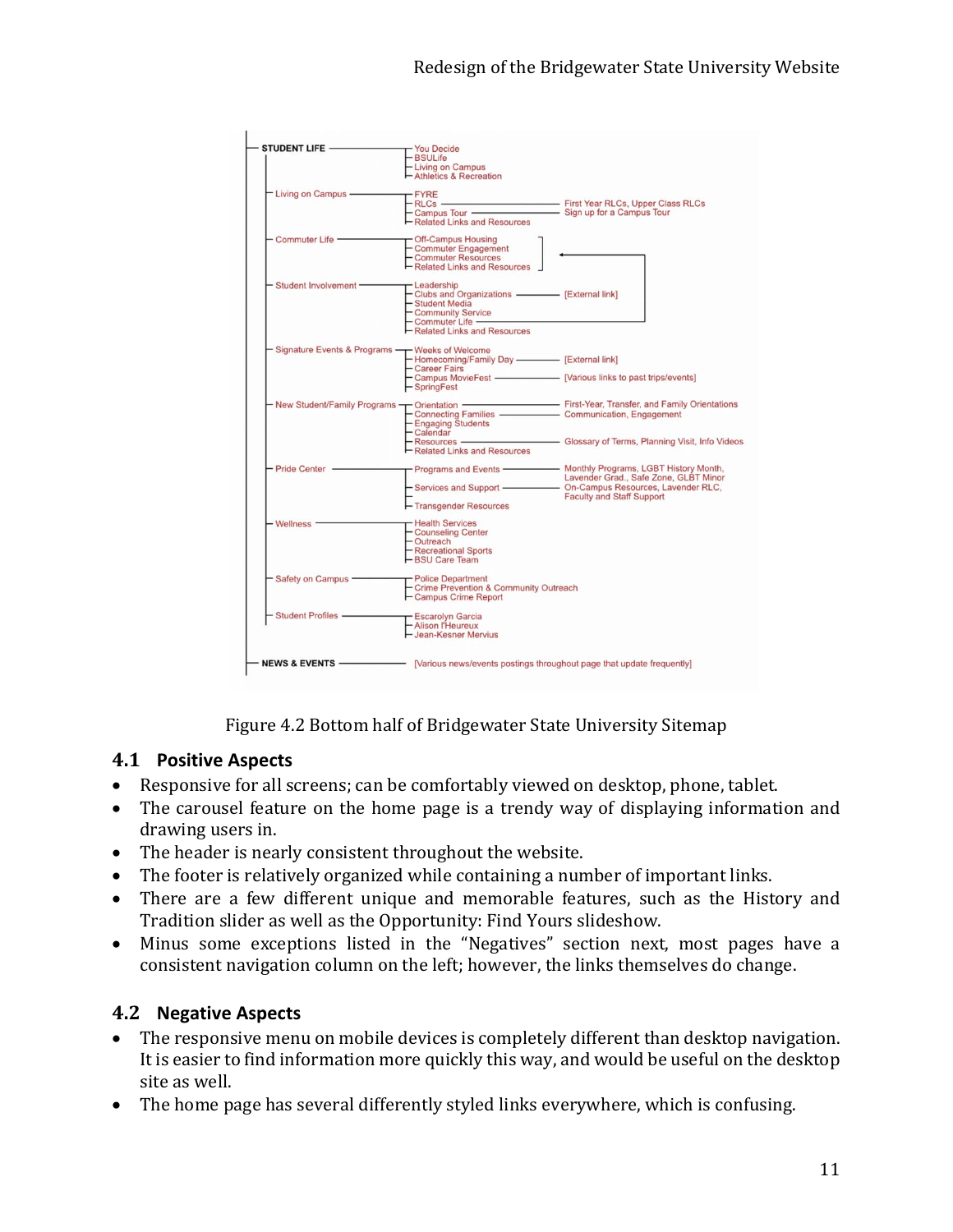- The "Information for:" navigation bar at the top pushes information down the page and cannot be easily closed.
- The home page has information too close together like poorly fitting puzzle pieces; this would make appending/changing content a headache in the future.
- For the subpages of the top five links (The University, Admissions & Aid, Academics, Student Life, News & Events), their links on the left side have red subtext with a plus sign; it looks like more information could pop up when clicking said plus sign, but this doesn't occur.
- Some information has little pop-up windows when clicked; some will open a new page or new tab; this is not consistent (Found at Mandela Fellowship, ICEI, and all of the links related to the Pride Center).
- Some of these pop-ups do not have "X" buttons to close them, which can confuse users (ex. the Professor Spotlight on the Academics page).
- Constantly "digging deeper" to find what I am looking for is irritating and causes a lot of usage of the back button in my browser.
- Randomly, there will be links to different websites and microsites, which may be disorienting when users land on one
- There is a very small "back to top" button hiding in the bottom right corner of some pages; this should be visible while a user scrolls and should be more noticeable.
- Some images will have links to full sizes, which users may accidentally click on and get confused.
- Clicking on some subpages causes the left sidebar navigation to disappear; this is not consistent and causes confusion (found at: Who we Are, Teaching and Learning, Research, Scholarship, and Creative Endeavors, all under Faculty Life and Development; Living on Campus under Student Life).
- Some images are unrelated to their page; for example, the Health Services page doesn't show its correct location.
- The "myBSU" links feel redundant; there is a link to the student portal, and also the Intranet and password reset, which are contained on the main page of the student portal anyway.
- Some arguably important things are hard to find and should be more prominent (such as the school's calendar).
- A lot of the photography is not recent; they should be up-to-date to give visitors an accurate idea of the school (ex. the Springfest photo from 2013).
- News and Events page is confusing; a lot of text, nothing really "stands out"
- The little red plus signs under some links can be confusing, as if there is more information that will pop up, when it's just more information about the link.
- Under admissions and aid, there's only a link to the Cape Cod campus and not the Attleboro campus. Either both or neither should be listed.
- Board of trustees links open in new tabs.
- Undergraduate lookbook links to something that's just a blank page, yet it has a big feature on the undergraduate page. Same on graduate page.
- Graduate page has a little chat button in the bottom right that is easy to miss (it blends in), and is not on any other page.
- Not every link has that little red plus sign underneath; why add it at all.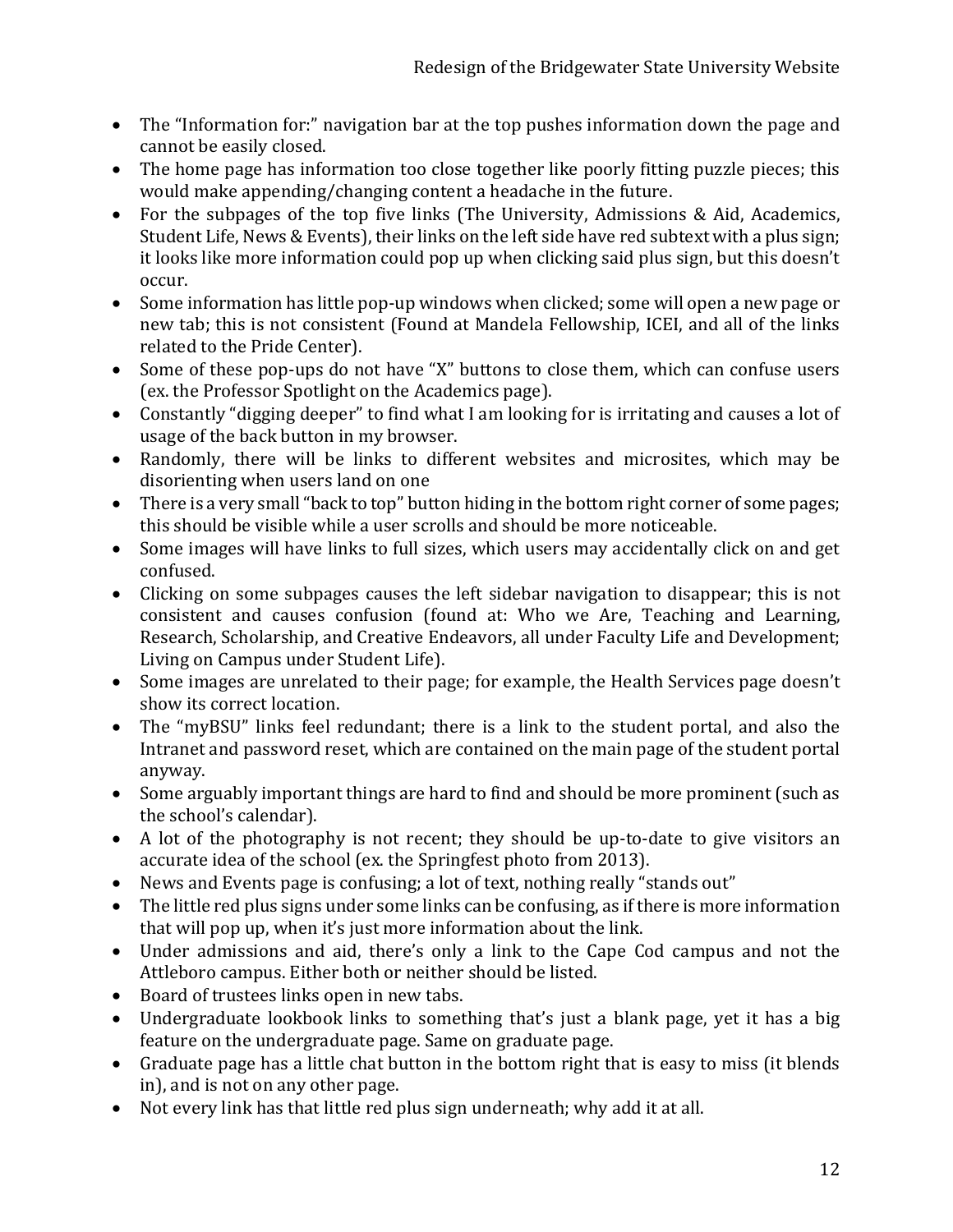- Financial aid links; some go to a microsite.
- Outdated information (such as 2013 Springfest photo under events, "Current Students" link under military page).
- Faculty life and development's banner image is linked to a page about technology in student life.
- Centers and institutes page only has a link to centers. Nothing about institutes.
- Weeks of welcome has outdated schedule.
- Contact info should directly be on the page, not just through the footer.
- Student life departments has incorrect formatting; stretches out of container.

### **4.3 Ideas to Improve BSU's Website**

Based on all of this information from preliminary research, I settled on the following ideas in order to improve BSU's website:<br>• Pon-out navigation similar to w

- Pop-out navigation similar to [www.jhu.edu](http://www.jhu.edu/) (note: this style navigation is used for the mobile version of Bridgewater's current website, but not the desktop version, which is inconsistent)
- Consistent navigation bar at the top.
- Due to not having access to large videos to captivate users, a widescreen carousel feature could be used in place to show nice photography of the campus and highlight news and events.
- Scrolling down the page can "tell a story" about the school.
- Different blocks of information to help user differentiate what they're seeing, rather than BSU's ill-fitting puzzle-pieces idea.
- Inner pages can have the navigation bar on the left side like jhu.edu and facebook.com, as used in many websites.

## **5 Creation of the Redesign**

Citing the usability analysis of the current BSU website as well as the inspiration from other university websites, wireframes were drawn in the Affinity Design (2014) vector drawing program and the Affinity Photo (2015) program for Mac to plan the layout of the redesign. Mockups were created for the home page, a sample subpage (for example, the Commuter Life page), and the navigation menu. The figures in this section display screenshots of the wireframes, as well as the coded website.

### **5.1 The Home Page**

On the home page (Figure 5.1 and Figure 5.2), I used inspiration from Johns Hopkins University in order to make the page more creative and memorable. I also used design ideas from Harvard and WPI's websites; their information was typically widescreen, and each topic took up a well-defined "block" on the page. This way of organizing information makes it cleaner and well defined. I also incorporated more colors to make it brighter, and to introduce "color coding," which I will explain in the *Subsequent Pages* section.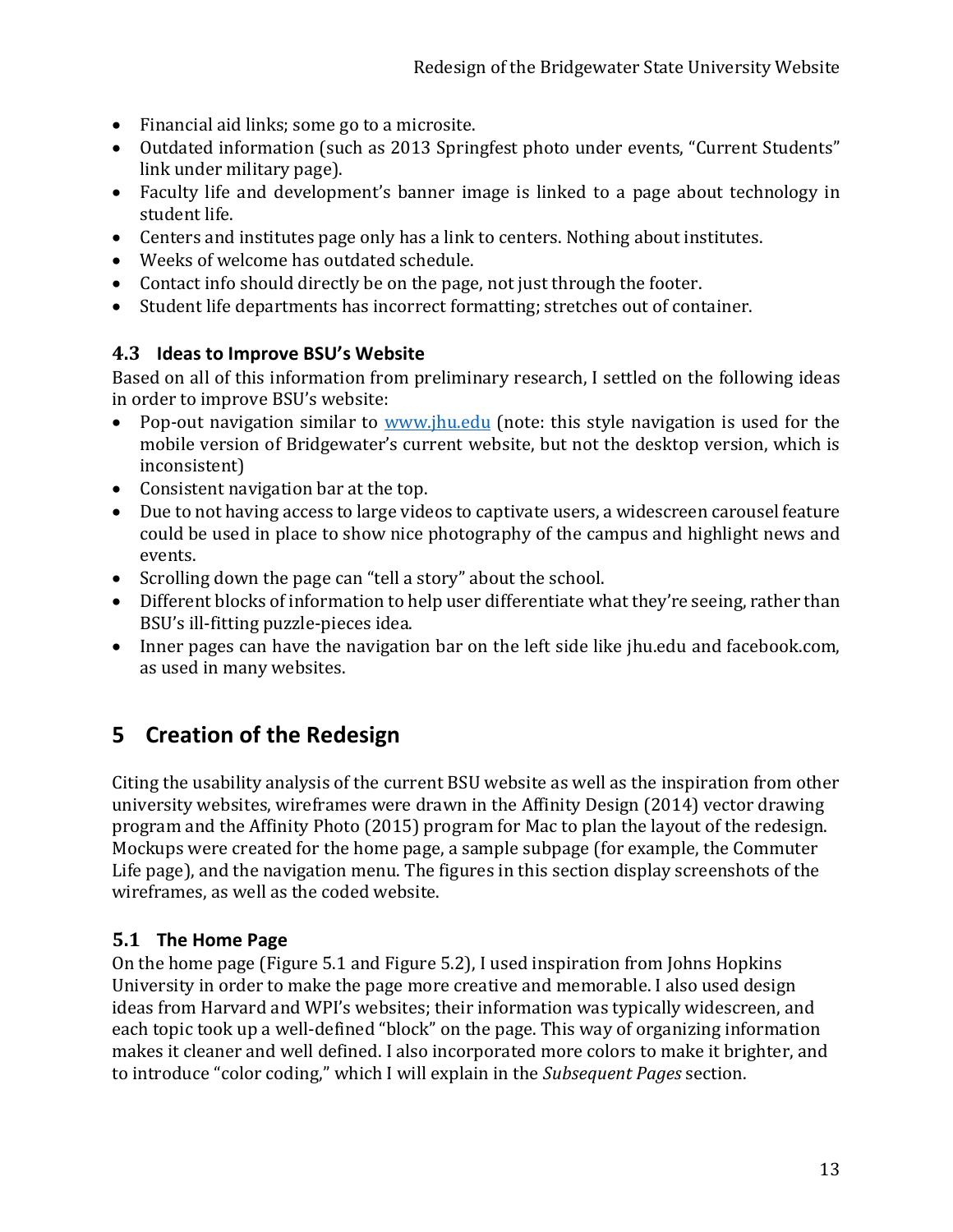### Redesign of the Bridgewater State University Website



Figure 5.1 Redesigned home page: wireframe (left) vs. finished product (right)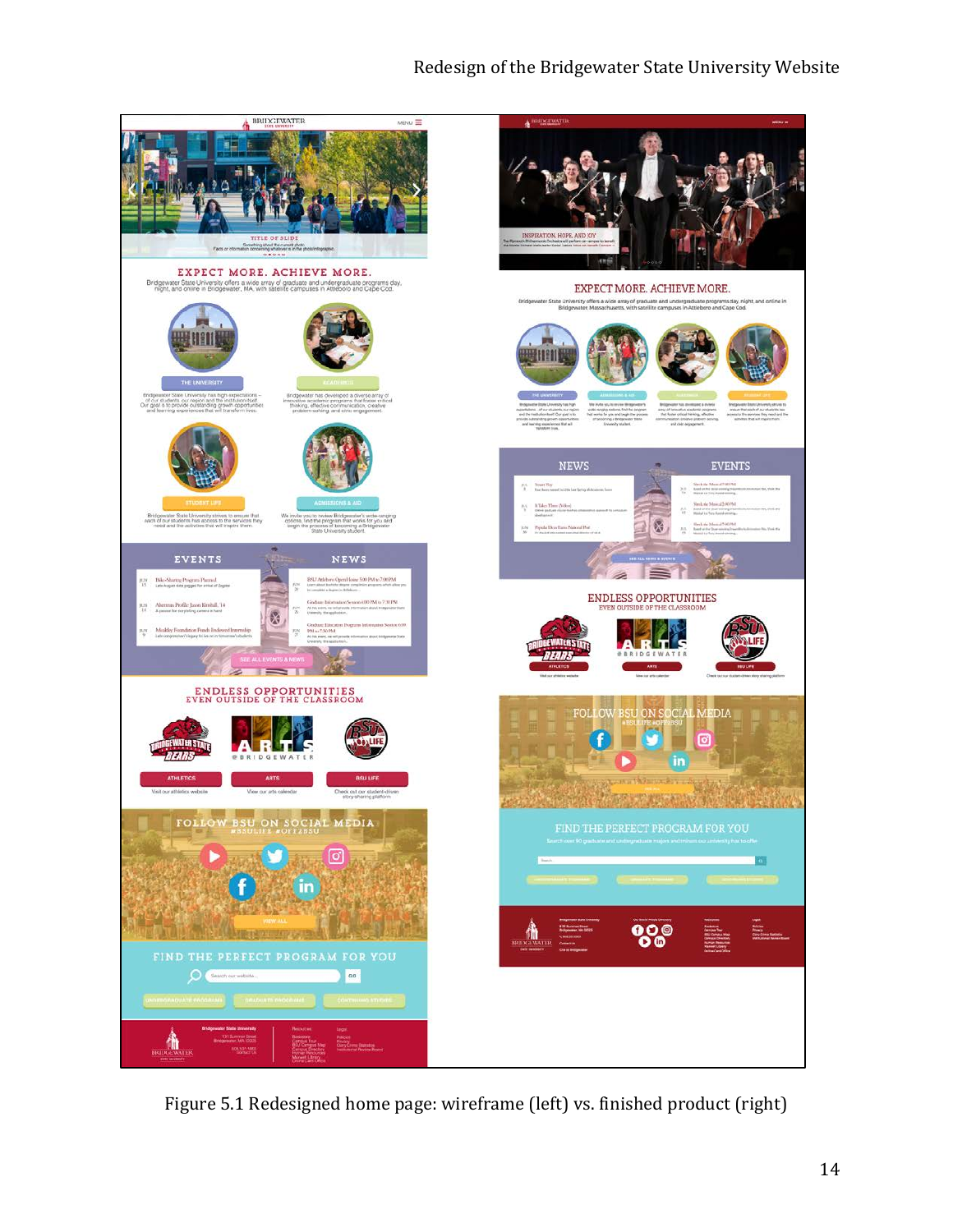I used the same rotating images at the top that BSU's current website has on its home page; however, I made them widescreen, so that they are not squeezed into a box. I would have preferred to put videography here with BSU's logo to the top, but did not have the resources to do so. The goal of this home page, like other universities websites, is to give a brief overview of the school and "tell a story." While I included many pieces of information that are on the current home page, I also took some away; this was a challenge considering how many links there are. I also highlighted things that are prevalent on other school websites, such as the social media links (they aren't just on the footer now) as well as a course search at the bottom.



Figure 5.2 Redesigned subpages: wireframe (left) vs. examples of finished products (right)

## **5.2 The Pop-Out Menu**

Completely changing the navigation of the website was a huge undertaking, as there are very many links and pages within the main website. I modeled this menu after Johns Hopkins University's menu. The idea is that it is hidden, but always available and consistent for users of the website. On the top navigation bar, there will always be a button that says "MENU" [\(Figure 5.3\)](#page-16-0). Clicking this button would make my menu "pop-out" onto the screen, and darken the rest of the screen so that there is a focus on it. Inside of this pop-out menu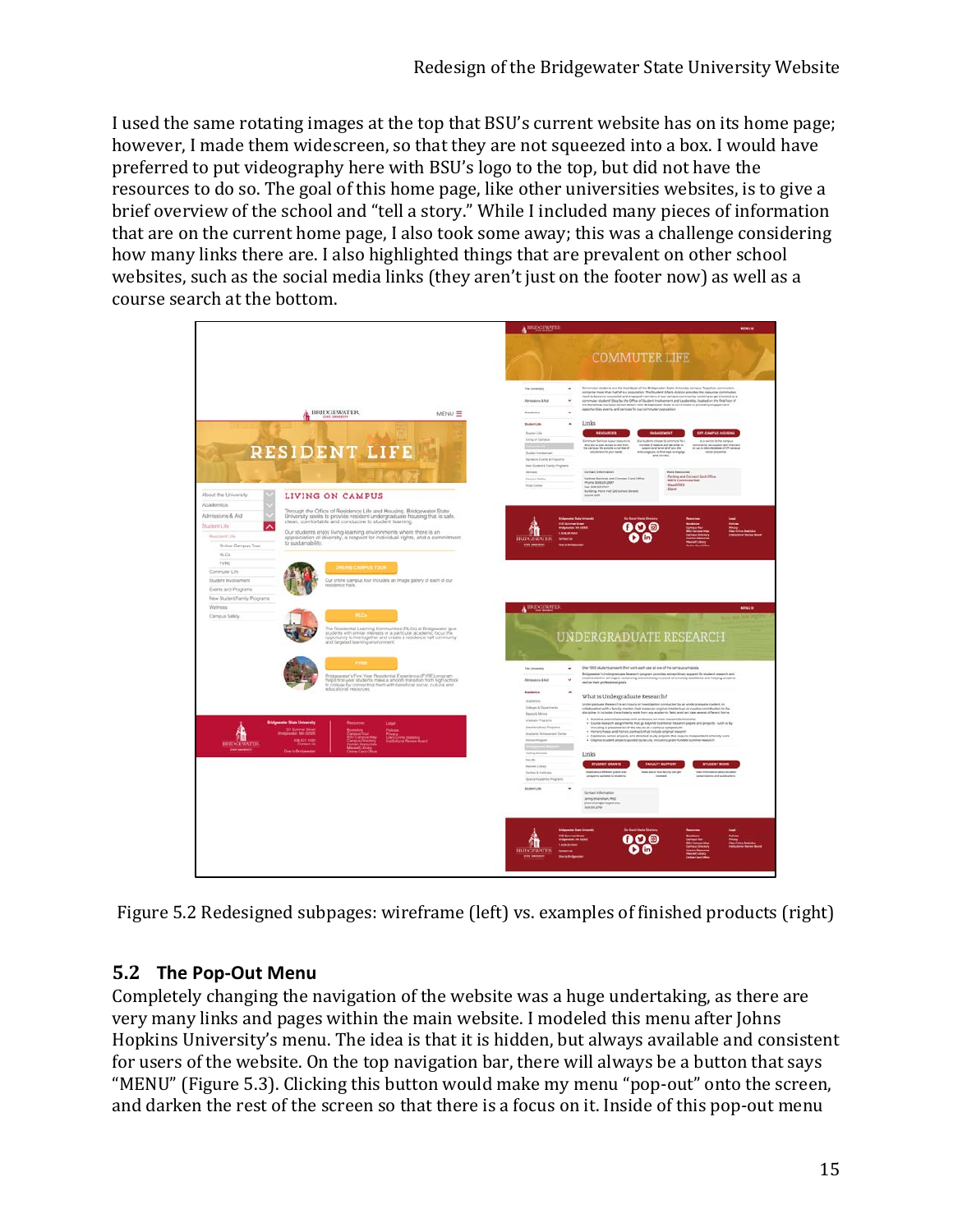would be a search bar and multiple important links, as well as drop-downs for the links that are currently the "top five" on BSU's website. There would certainly be a hierarchy of the links as well, so that they do not look cluttered and confusing.



<span id="page-16-0"></span>

## **5.3 Subsequent Pages**

Currently, the subsequent pages from the "top five" links do share a general theme, but all have individual quirks, which can confuse users. I wanted them to have the same exact template, so that users don't get confused while moving from one to the next. Aside from "News & Events," every other link in the top five links has a color associated with it, so that when navigating throughout the different pages in the website, users can know what part they're in. This would carry through from the rounded borders and buttons that are underneath the sliding images on the home page.

Currently, when on a subpage, the links to the left side are only links that would fall under the category you're in. If you wish to go from Financial Aid to Student Life, for example, you'd have to go to a link at the top that says Student Life, but not all users will know that. Therefore, a smaller copy of the dropdown links from the pop-out menu is available on the left-hand side. This was modeled after Facebook's idea of it. For each page, the section it's in as well as the name of the page itself is highlighted on this menu.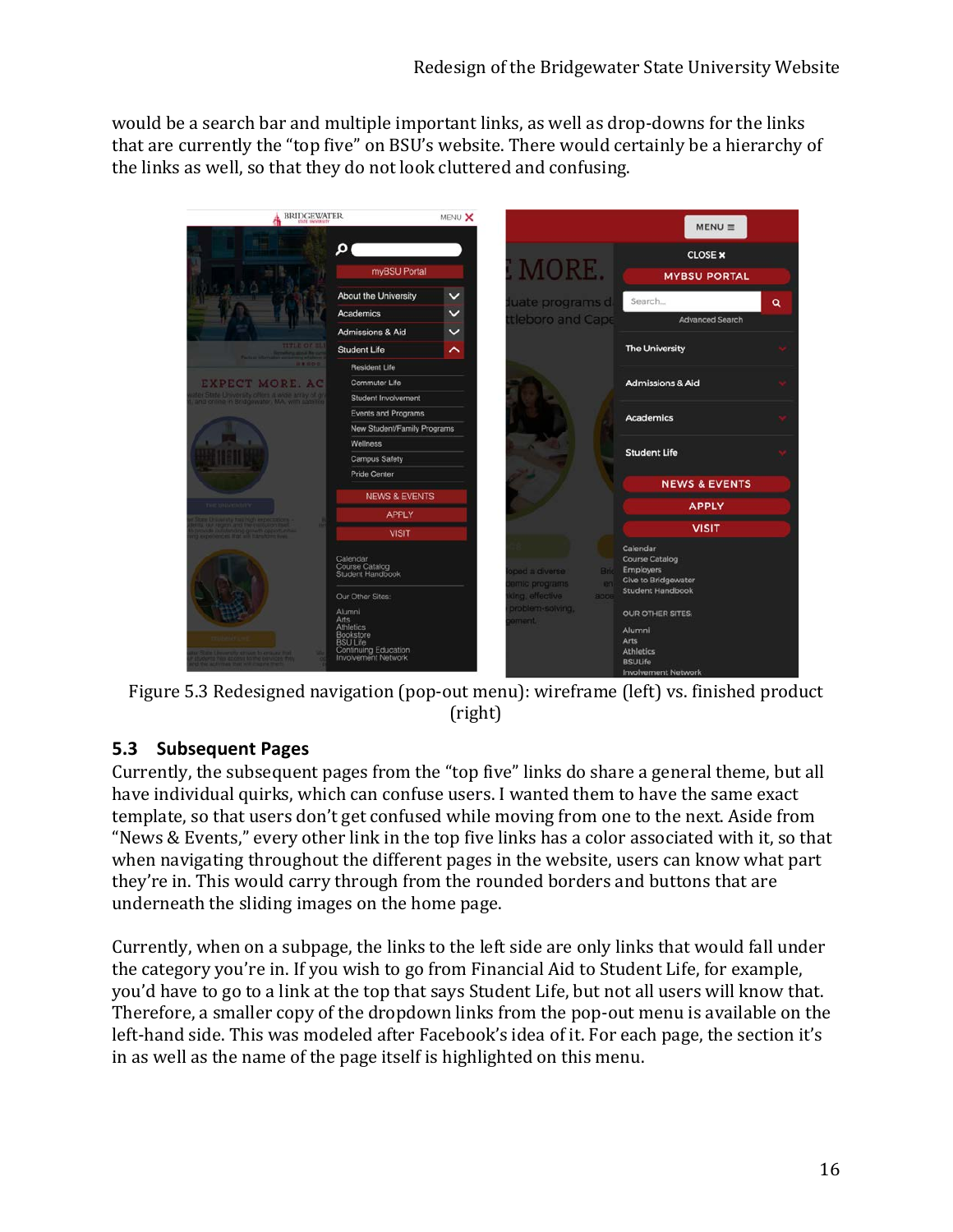At the top of each page is the navigation bar, which carries throughout the entire website (The pop-out menu button is included in this bar). Each page would have its description at the top, any other information clearly defined by a larger title, links (which are all rounded rectangle buttons), perhaps images, and then contact information at the bottom. Every single page in the website also has an identical footer, and a "go to top" button that is more noticeable and not stuck hidden at the bottom of every page.

## **5.4 Building the Website**

Using the wireframes as a guide, the coding part of the project took place. The website was coded using web languages HTML, CSS, and JavaScript within the Atom (2014) text editor, using Twitter's Bootstrap framework to aid in formatting. Aside from the framework, the website was coded from nothing to get it as close to the wireframes as possible. I began with the home page, then added in the navigation menu, then created one subpage, and used the subpage template to follow through with the rest of the website. This project focuses on HCI, UI, and UX, so only front-end technologies were implemented; no back-end coding was integrated (for example, getting the search bars to work), but could be integrated in the future.

## **6 Usability Experiment**

The purpose of the study was to determine how members of the campus community feel about the current BSU website, and then determine how they feel about the proposed redesign. The main goal was to receive useful feedback regarding the redesign, so that it could be adjusted according to the students' needs and wants. 17 students agreed to participate.

## **6.1 Recruitment**

While working on the website redesign, I reached out to 28 summer session professors to ask if I may visit their classes to briefly explain the project and pass out information to their students in order to recruit them. 12 responded and allowed me to do so. I also reached out to fellow ATP summer grant students during my progress report presentation as well as by email to ask if they'd like to participate. I handled all communication with the students who expressed interest to create a schedule for the usability experiment.

## **6.2 Participants**

17 participants were recruited for the user experiment. All of them are undergraduate students who attend BSU. 13 participants were seniors, 3 were juniors, and 1 was a sophomore. 11 students had a major in the hard science, while 6 were in a soft science. The mean of their ages was 22; the oldest was 28, while the youngest was 19. As for gender, 10 participants were female while 7 were male.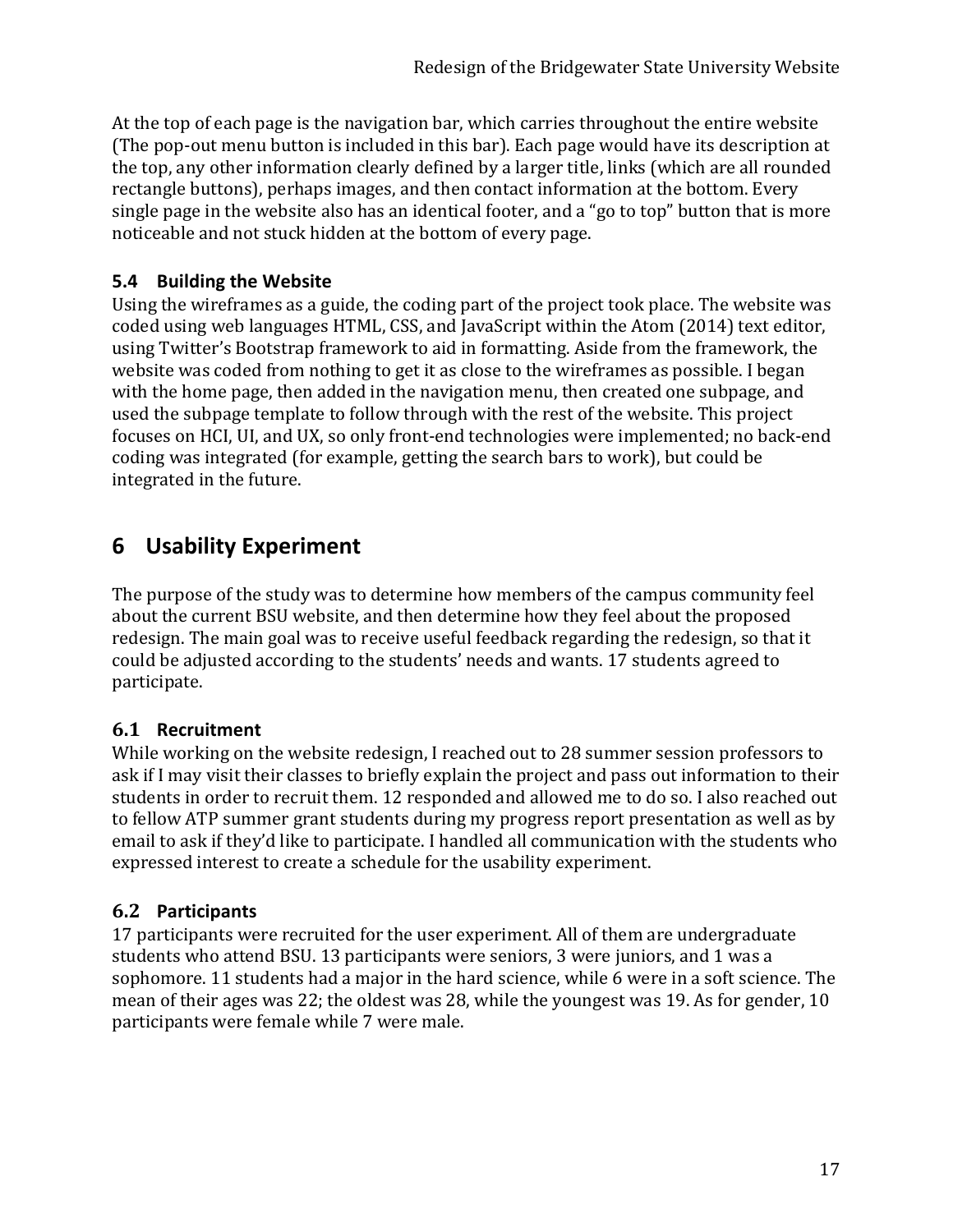### **6.3 Procedures**

Each user testing session had a time block of up to one hour, and was held in an empty computer science office. My laptop was the only computer device used (Mid 2014 Macbook Pro with Retina Display), and the websites were viewed using the Chrome. Participants sat directly across from me with my laptop to the side. I first took down their information (name, major, class year, age, gender) and explained the purpose of the survey. I then opened u[p www.bridgew.edu](http://www.bridgew.edu/) on my laptop and asked various questions concerning it. Once the participant answered those questions, I would then go to the proposed redesign and ask similar questions regarding it. For each version of the website, participants were free to take as much time as they wanted to browse and click around. I wrote down all responses, to my best ability.

## **7 User Testing Results**

The 17 participants are referenced to as P1 through P17. They were asked the following 11 questions and prompts:

*[To participant: The goal of this survey is to understand your thoughts and feelings about the current BSU website (www.bridgew.edu). I would also like feedback on the proposed redesign; how appealing it is in general, the navigation, the page layouts, and so on.]*

## **7.1 Part One – The current BSU website (www.bridgew.edu)**

*[Bring up the current BSU website [\(www.bridgew.edu\)](http://www.bridgew.edu/) and begin asking questions.] 1. What do you typically do on the BSU website? What information do you usually seek?*

All 17 participants expressed that they use the website to reach external services offered by the school; specifically, this includes Infobear, Blackboard, the Intranet, and their school email. 13 out of the 17 participants specifically mentioned that they mainly use the website to click on the "myBSU" link towards the top. The next most popular response was navigating to the library page, which 5 of the participants expressed. Another notable response was using the academic calendar, which 3 of the participants expressed.

Among these exact answers, an opinion on the process of actually getting to where a participant need to go was already mentioned. P6 stated their frustration by all the navigation required to get to logins; they said, "I think it's kind-of stupid."

### *2. How do you tend to navigate the BSU website? (Using the different links, the search bar, etc.)*

4 of the participants stated that they use any of the given links on the website to get to the information they seek. Every participant said they use the website to click on the "myBSU"/ its following portal links towards the top of the page. 8 participants mentioned that they use the search bar; however, out of those, 3 made a negative comment about the search feature of the website.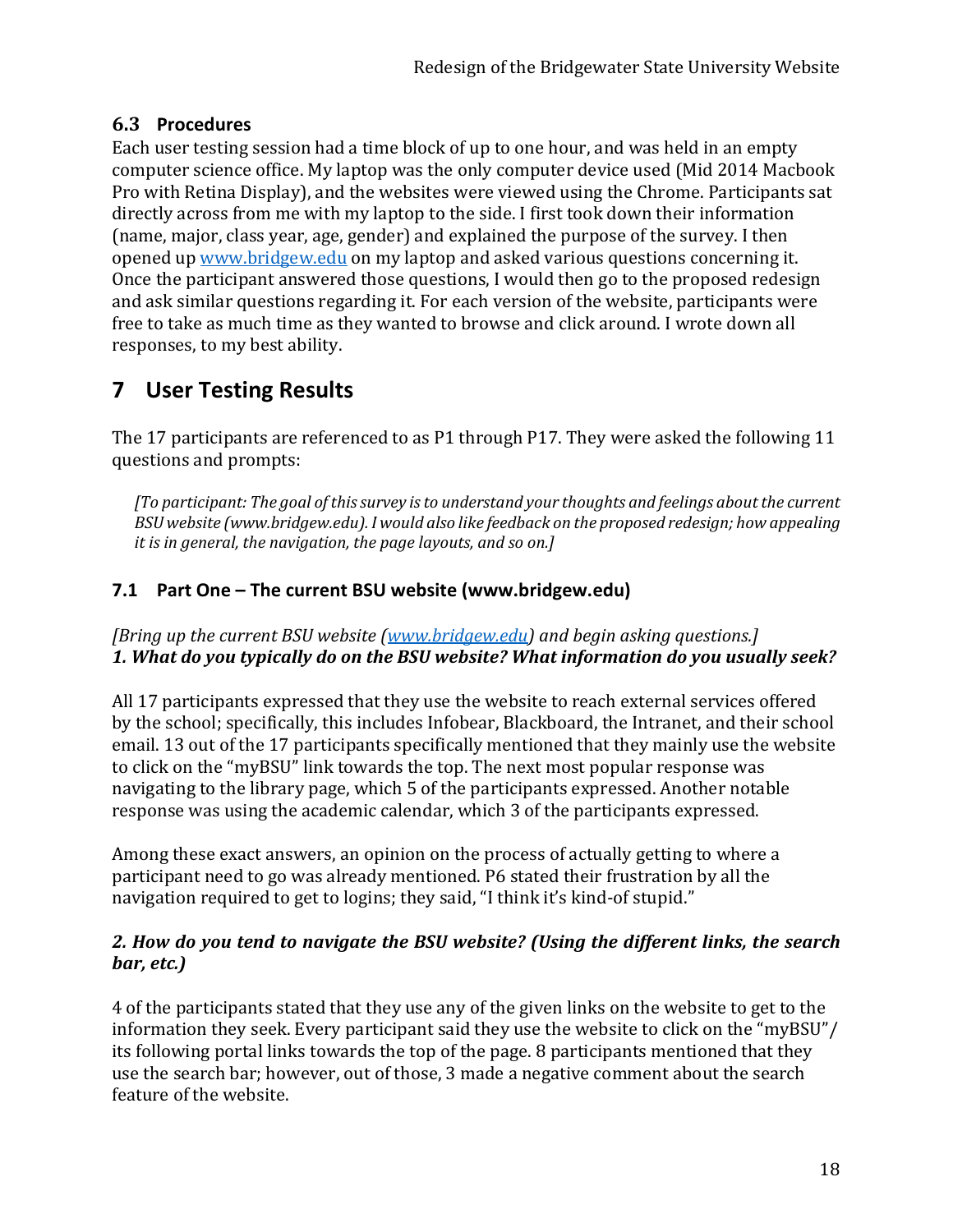*P16 stated, "…and I hate it,"*

*P10 stated, "it doesn't always take me where I need to go," and* 

*P5 stated, "…I can never get to anything I really want."*

Another notable comment about the search function of the website came from a participant who doesn't use it at all after using it in the past;

*P11 said, "not the search bar… that's garbage."*

2 participants mentioned that they never use the search bar; P6 and P12 added that they use Google in order to find pages they want instead. No positive comments about searching were expressed.

*P7 noted they "don't mess with the front page;" when asked why, they said they "don't really like it."*

#### *3. What do you think about the current BSU website compared to other university websites you've visited?*

Mixes of positive and negative comments were made for this question, but negative comments dominated. 3 participants made a statement along the lines of BSU's website being easier for incoming students to use. Only P8 noted that in general, the website is easier to use.

One of the negative comments related to the positive statement that the website is good for incoming students; 2 of the 3 aforementioned participants noted that the website isn't good for current students. As for the design aspect of the website, 11 participants gave examples of aspects they thought weren't as well-done as other university websites.

*P5 noted that it "looks decent, but not really usable."*

*P9 said that "others have a better organized homepage."*

*P3 referred to BSU's website as a "mystery box."*

*Other common phrases included the words "confusing," "harder to navigate," and statements related to "not visually appealing."*

3 participants expressed that they don't look at other university websites.

#### *4. What aspects do you like about the current BSU website? Give any specific examples.*

The aspects participants listed can be summed up into two categories: visuals and content. 2 participants pointed out the social media features. 6 participants said they liked the colors, logo, background, and/or layout. 3 of the participants noted that the website is better for new and incoming students; P17 said it "highlights what we are as a campus." 2 of the participants felt neutral about the BSU website in general;

*P7 said "it is what it is" while P13 said "it's just okay."*

Although this question asked for positive aspects of the website, 4 participants said they couldn't think of anything they liked, and/or made a negative comment. *P15 specifically stated, "…not really much I love about the website."*

#### *5. What improvements do you think could be made with the current BSU website?*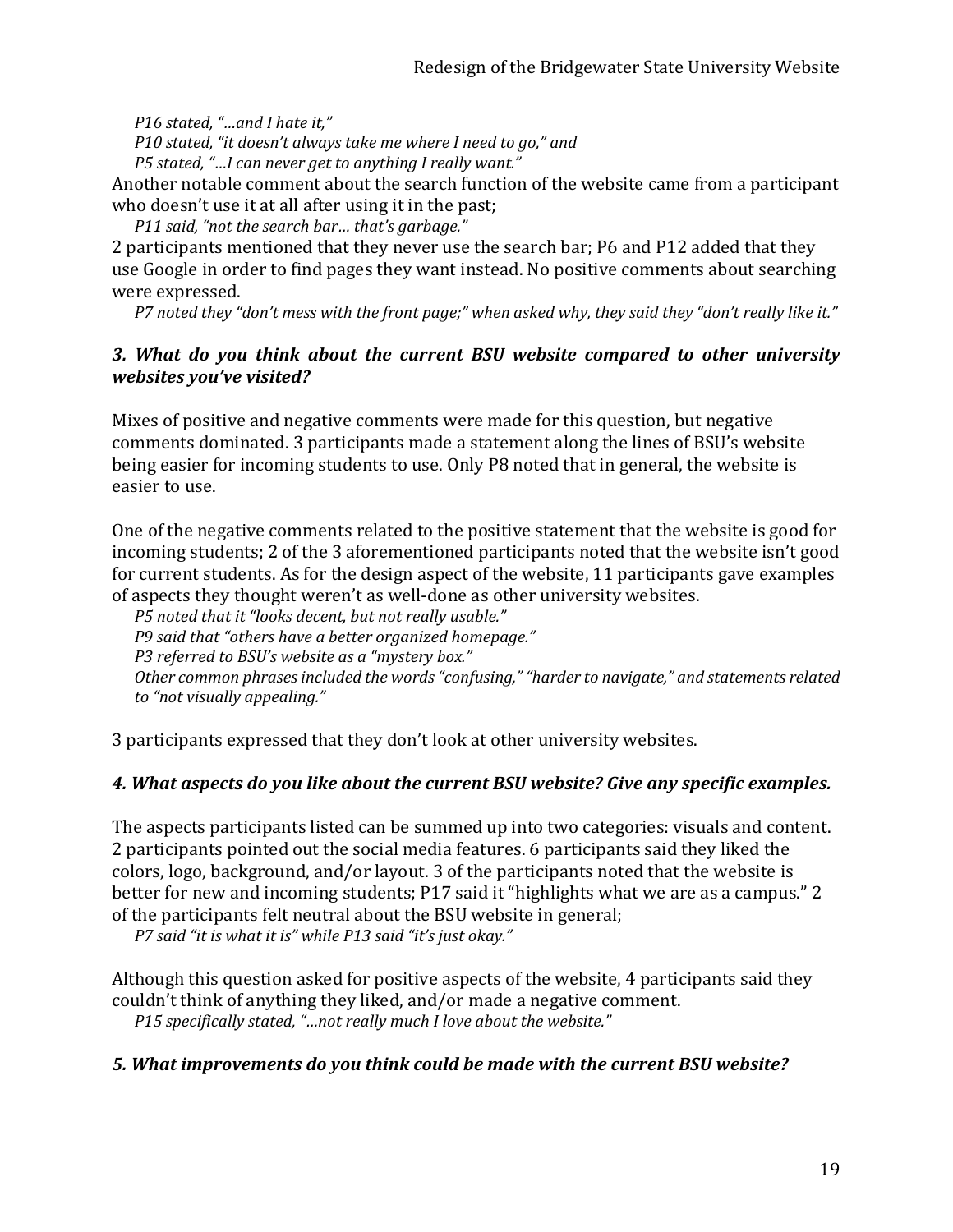Participants had several suggestions upon being asked this question. Most of the responses can be condensed into the idea that the website is hard to navigate, that there are too many links scattered, and that it's too cluttered; 2 participants specifically said it could be more streamlined.

*P2 said that in general, "it just looks super inconsistent. It's just weird 'cause it looks like it's old technology."*

Participants also made their own specific suggestions for the user interface. 1 participant didn't have comments because they don't use the website. 2 participants specifically pointed out the image carousel on the home page, noting that it can be wider, and the slides should be changed to be more relevant. 2 participants suggested a more prominent "myBSU" button.

*P1 specifically mentioned there "could be more color… text could be a different color".*

### **7.2 Part Two – The proposed redesign of the BSU website**

#### *6. [Introduce participant to the proposed redesign, explain current level of functionality. Let them play around with it for as long as they'd like (write down any comments they make.)]*

The comments made while participants looked through the website on their own were very broad, but this part had the most responses (an average of 8.4 comments per participant, whereas the other questions had around half as many comments). An overwhelming 16 out of the 17 participants made unprompted positive comments while they browsed the proposed redesign; the remaining participant was neutral and expressed that they just wanted the main page to have courses and majors on it.

Overwhelmingly positive comments were made about the user interface in general. Comments include,

*"wow, this is really sleek" (P12), "it's more modern… more accessible… more updated" (P5), "I like the design better, like, how it flows" (P14), "I honestly think the layout is much cleaner" (P15), "this looks so much better" (P1), "the information isn't as clustered as soon as you visit the page" (P11), "the front page is more visually appealing" (P9), "I think it's way nicer than what they have" (P10), and so on.* 

Several comments were also made about the pop-out menu feature. 3 participants said *"I like this/that"* when opening it.

*P11 stated, "your menu bar is awesome."*

*P16 said, "I like how the links are on the side… yeah, it's like really easy to access the links with the down arrows, too."*

*P9 said, "menu… makes front page a lot less cluttered."*

*P10 stated, "I like the sidebar… the menu bar… it's a lot more clear than trying to scroll for what you're looking for."*

A suggestion was made regarding making the menu button a bit bigger for visibility.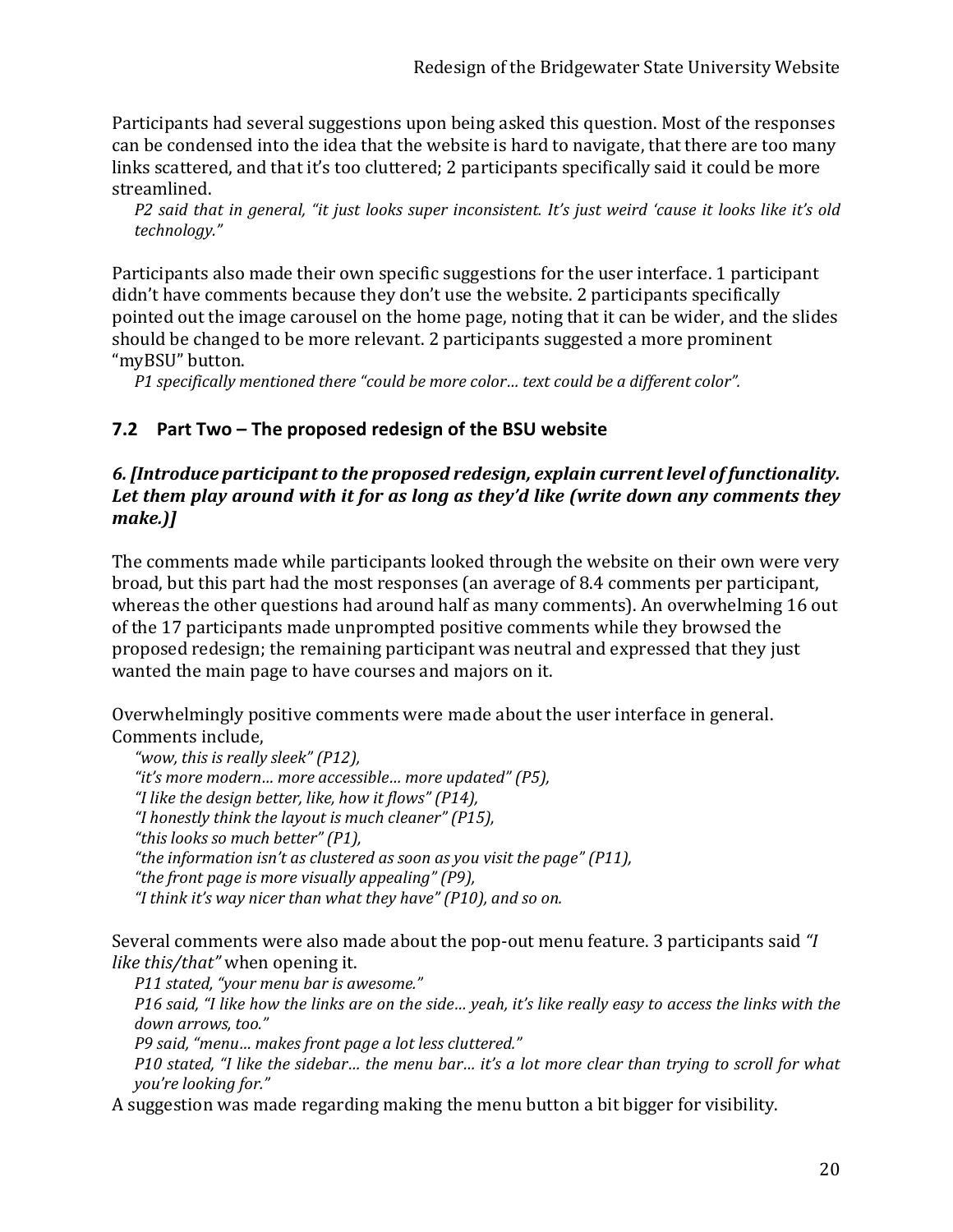Participants also pointed out specific design aspects that caught their eye. 5 participants noted they enjoyed the color scheme. Other aspects included the circular photo frames, the buttons, the full-width of the layout, and the large images at the top of the home page.

#### *7. [Ask participant to seek information they mentioned in the very first question with regards to the current BSU website (write down any comments they make.)]*

Every participant had the goal of finding the "myBSU" button; most found it with ease, while others didn't find it as instantly, and commented that it should stand out more. As for the other tasks as listed in question 1, participants were able to navigate their ways throughout the website smoothly.

### *8. How do you feel about the navigation of this proposed redesign?*

All 17 participants made positive comments for this question. Comments include, *"the dropdown menu is less overwhelming" (P13), "here, everything makes sense" (P12), "if I didn't go to this school, I would come to this website and think 'wow, okay, this is easy to navigate'" (P7), "I like this way better than the other one" (P14), "it's more student friendly" (P8), "it wouldn't feel… hmm… overwhelming to go to this main BSU page all the time" (P11), "took me a lot less time to figure out where I needed to go" (P10), and so on.* 

Other comments used the words *"better", "cleaner", and "I like it."* Like in question 7, a few participants noted that they would like the menu button to be more prominent.

#### *9. What aspects do you like about the proposed redesign of the Bridgewater State University website? Give any specific examples.*

All 17 participants had at least two aspects they pointed out for this question. 15 participants made comments concerning the general design, namely the fluidity of the layout, the use of color, the fonts, how the entire width of the page is taken up, the setup, the use of circles as borders for images, and that it looks updated and more modern in general. (6 participants specifically pointed out they enjoy the use of color.) Comments include,

*"it's, like, aesthetically pleasing" (P16),* 

*"it's not too overwhelming… makes me wanna scroll to the bottom… it's more home page-y" (P13), and* 

*"…eyes have to work a lot less harder to find what you want" (P10).* 

8 participants expressed that they enjoy the pop-out menu;

*P16 stated, "I really like that everything you need is on the side all the time."* 

#### *10. What improvements do you think could be made with the proposed BSU website redesign?*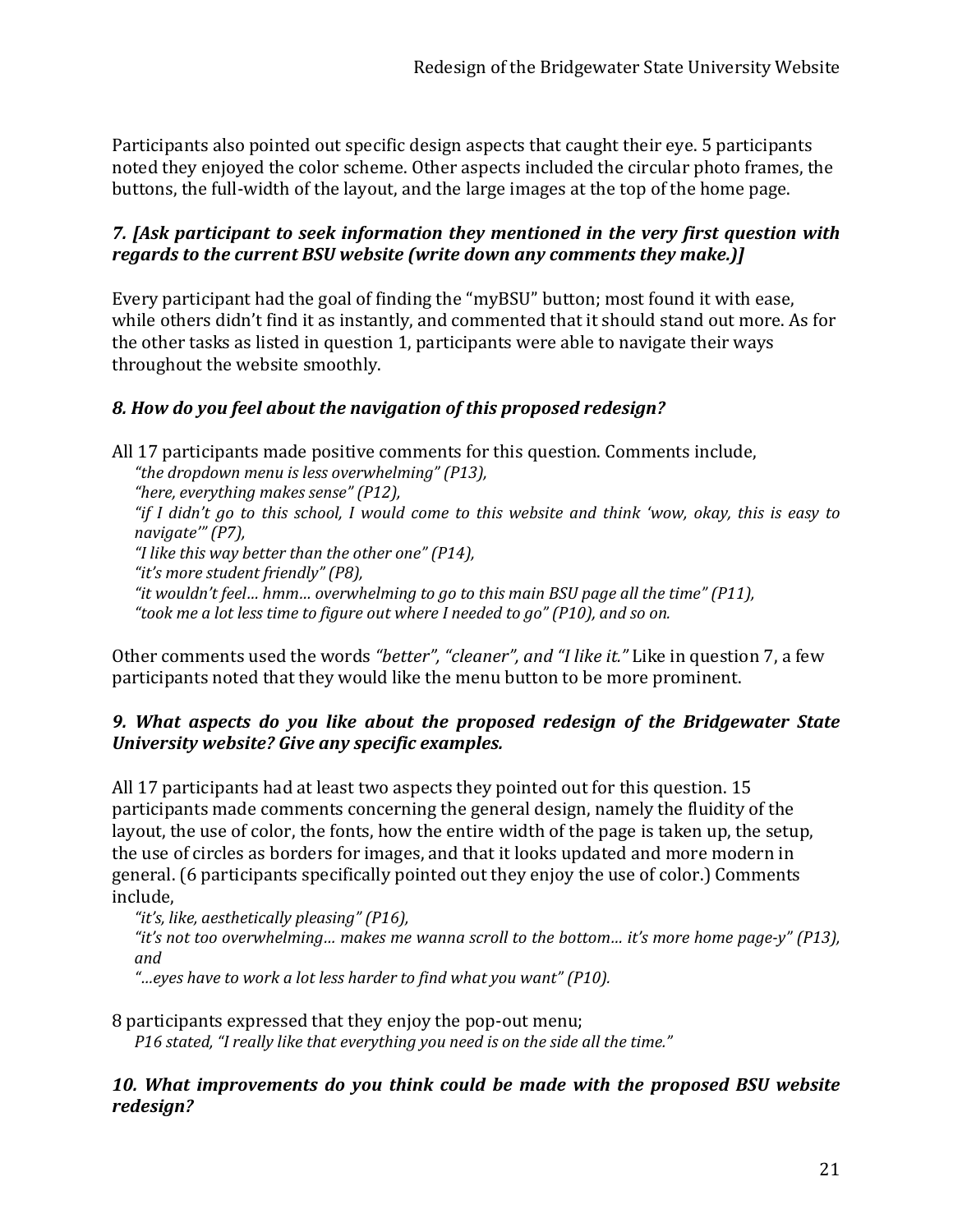7 participants noted that the menu and/or "myBSU" button could be more noticeable. 4 participants made comments about social media features; 3 desired more social media integrated on the home page, while 1 thought it should be less featured. There were only a few comments about design features; some liked the carousel on the home page while others thought it was too big or unnecessary. 4 participants didn't offer feedback for improvement.

### *11. Any other final thoughts or comments?*

11 participants voiced final thoughts. All of them were positive. 9 participants made a reference to the old website.

*"it's a lot better than the school's current website" (P15)*

Of those 9 participants, 6 made a comment expressing that the university should adopt the redesigned website. Comments include,

*"I hope they eventually adopt it" (P13), "I hope that this becomes the new website" (P10), "I think that they should use it. It would definitely work better for students overall" (P5), and "swap it over A.S.A.P." (P11).*

## **8 Discussion and Future Work**

Throughout the user experiment, I explored students' perception towards both the current BSU website and the proposed redesign. Each question was designed to effectively collect the important thoughts and opinions needed on both versions of the website to make the conclusions I needed. The following sections discuss the common themes found from the answers to the questions.

### **8.1 User Interface**

My findings confirm that participants are much more positive to the visual changes made in the redesign, and they are negative towards the current website. In general, the overall design and feel of the proposed redesign were popular among the participants. Comparing the current website's interface with that of the redesign's shows that the students enjoyed the use of color and the wide-screen layout, and that the information is less cluttered, therefore easier to absorb everything they see on each page.

A general theme found among participants' comments was that the university's website should reflect what BSU is as a school. An important feature that would achieve this is the carousel (the automatically sliding images at the top of each website's home page), which was either liked or disliked by the participants. Those who disliked it stated that it should feature students and the campus itself more. Those who liked it said it's a great way to show who we are as a school, but that the images and stories don't do that very well. Although the general opinions differed, students thought that the imagery doesn't work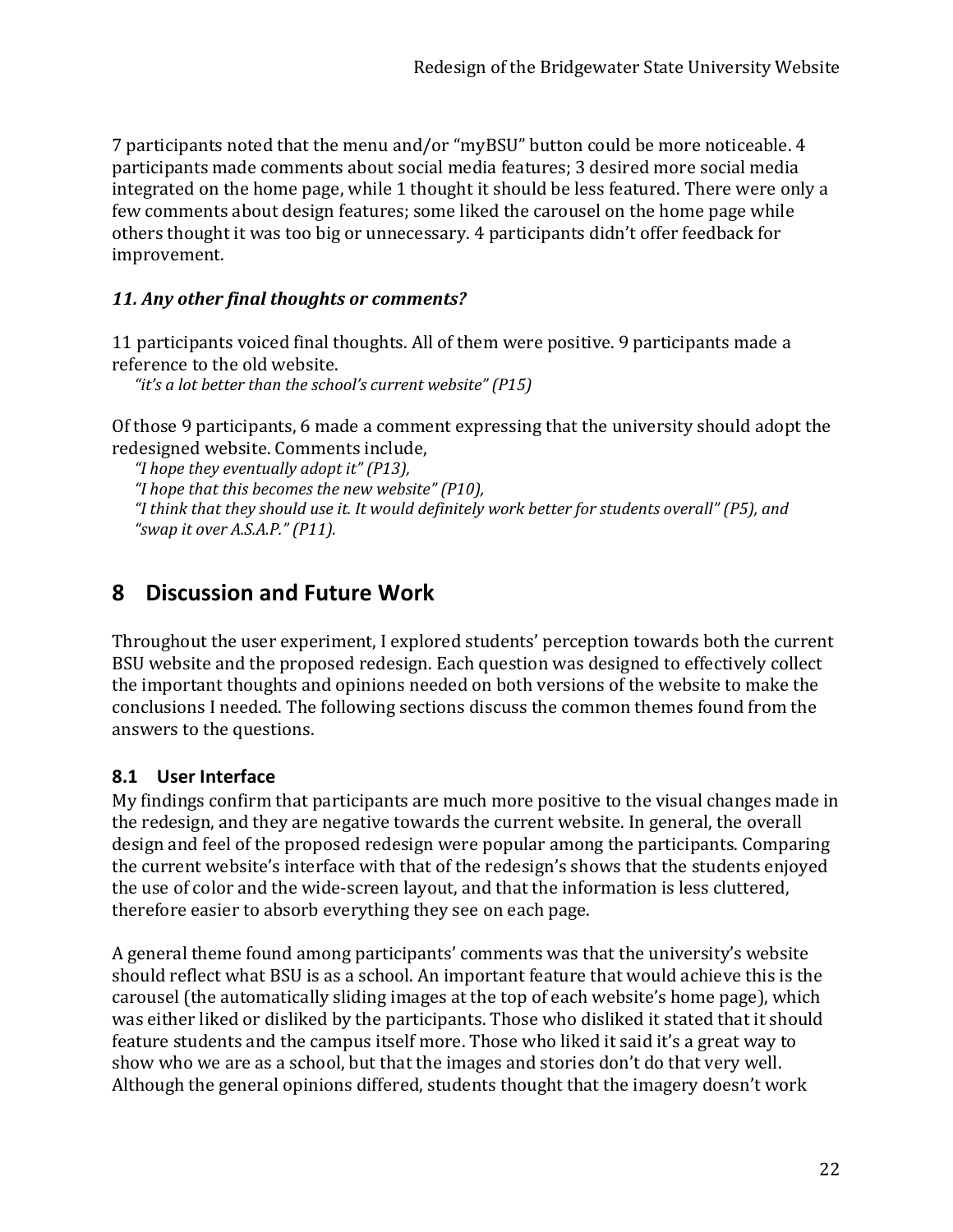well for the school. (Note that I used the same images for the redesign that the current website uses for consistency, so these comments apply to both.)

These sentiments were found when the topic of social media sites was brought up, as well, though more participants liked the live feeds while others thought it's not important. The social media feeds also achieve the goal of making the school feels more connected to its students. The redesigned website achieves the goal of looking more up-to-date and aesthetically pleasing in general, according to the participants.

## **8.2 User Experience**

My findings confirm that participants are much more positive towards their experience using the redesigned website rather than the current website. Aside from the user interface of the websites, users made important comments considering their experience using them.

Frustrated comments were made towards the current website's search function and use of links being buried within one another and hidden. Although most participants solely use the website to reach external services offered by BSU, the ones who do use [www.bridgew.edu](http://www.bridgew.edu/) did not express positive experiences with interacting with the website.

Considering all 17 participants had something positive to say about the redesign's navigation system, I can conclude that it is an improvement. The pop-out menu made finding information faster, easier, and more pleasant for the users. The convenience of always having the information hidden on the right side of the screen which never changes adds consistency to the website, and makes trying to get to new pages less confusing.

Therefore, the redesigned website achieves another goal of providing users with an easier way to browse and click through the BSU website.

## **8.3 Future Work**

This research produced preliminary results of how current BSU students view the possible redesign. While the feedback was overwhelmingly positive, there are multiple aspects that can be improved on per participants' suggestions. If the website were to be changed in the future, I would take the commonly mentioned suggestions and carry those throughout each web page (for example, making the menu button stand out more.) There are a few bugs in the code that would need to be fixed. Ideally, after making these changes, the same user testing participants would be rounded up again in order to gain stronger feedback. Adding the university's back-end functionality to the website would then make it completely functional and usable. Also, perhaps new photography and videography should be added in order for the website to stay current. The carousel feature should be changed to reflect student stories more, and the social media feeds could be made to look more important.

## **9 Conclusion**

In this creative research project, I explored various reasons behind what makes websites crowd-pleasing and appealing. I read books and articles on HCI, UX, and UI design as a start,